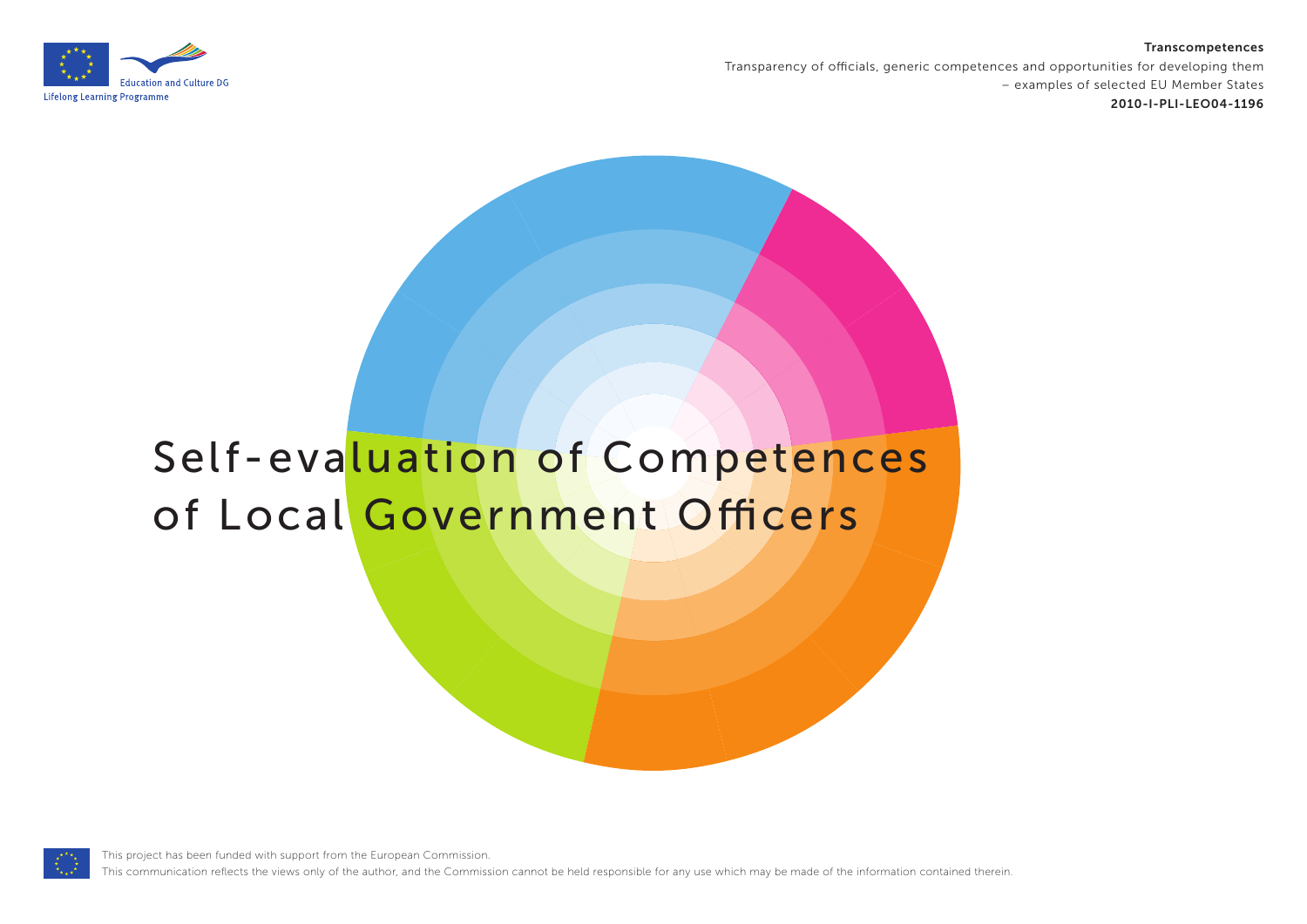### Transcompetences

Transparency of officials, generic competences and opportunities for developing them – examples of selected EU Member States Project no. 2010-I-PLI-LEO04-1196

Leonardo da Vinci project implemented by partners from Italy, Poland, Portugal, Germany and the Netherlands.

Self-evaluation of Competences of Local Government Officers

### Introduction

#### Presentation of the objectives of the tool

This tool aims to help you to draft a map of your competences and on this basis you will be able to valorize the competences you have and the others you need to develop. This tool mainly focus on assessing generic competences.

Thanks to try to answer as accurate as possible.

### Presentation

### Part 1

"Questionnaire": you will have an image with the presentation of some fields of competences and generic competences that are needed in the profession of local government officials. Using this questionnaire, you will have to self-evaluate your degree of mastery of the competences. Please check on your level of every competence – tick appropriate circle in the questionnaire. The lowest level is marked by number 1, the highest level is marked number 5.

### Part 2

 In order to "illustrate" your competence you have a spider tool, where you put the results from the grid.

### Personal data

The private data you will give will be respected and will not be used for another purpose than the one of this process. Your personal data will not be transmitted to any third body.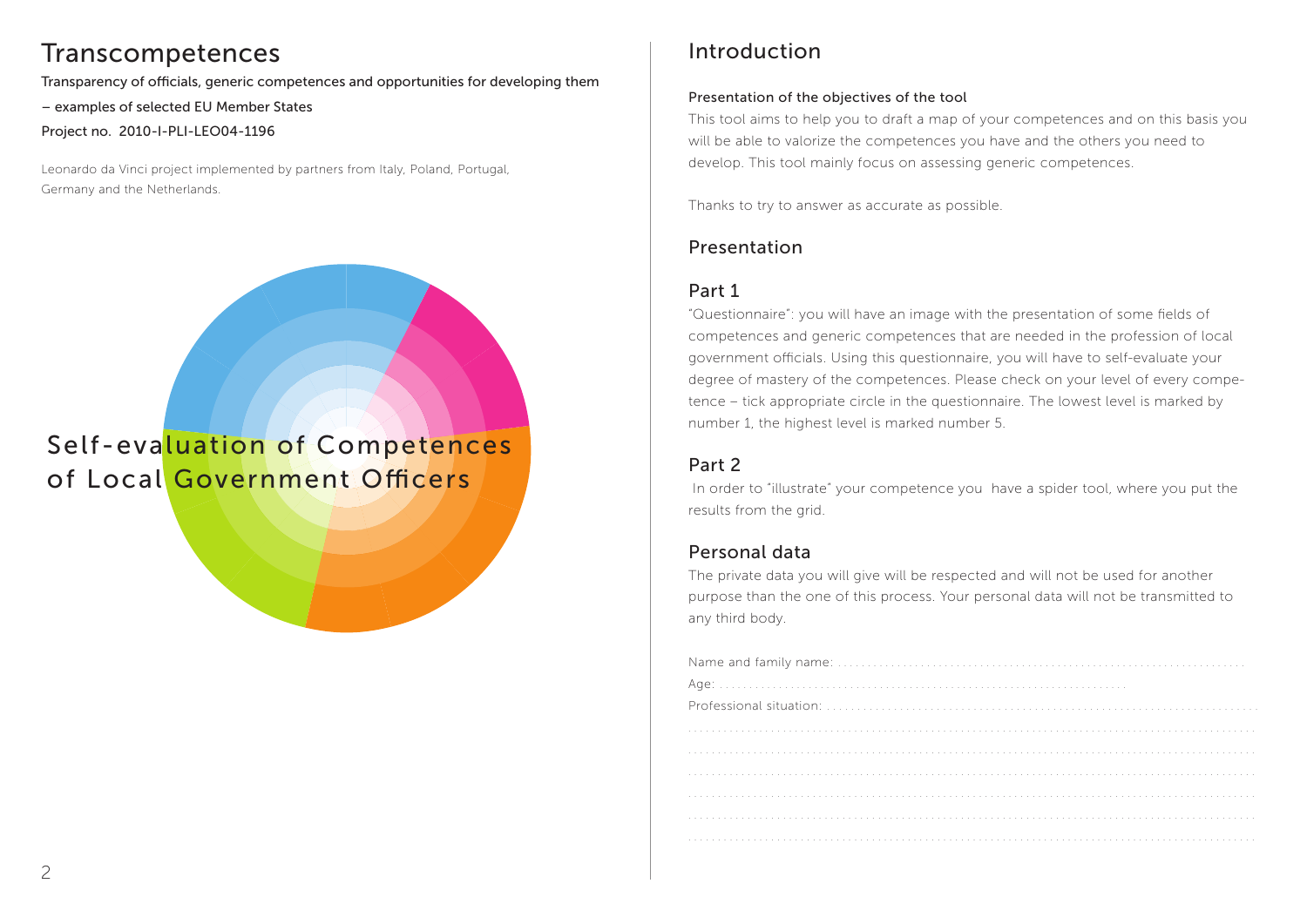**<sup>1</sup>** Services to external clients and cooperation with external institutions **<sup>2</sup>** Team management **3** Dealing with change

*Definition: ability to render services to external clients, especially difficult clients, and cooperate with external institutions in a way which genuinely addresses their needs, in keeping with the standards of work provision in a given unit*

| LEVEL                                                                                                                                                                                                                                                                                                                            |                                                                                                                                                                                                                                                                                                                   |                                                                                                                                                                                                                                                                                                                                                       |                                                                                                                                                                                                                                                                                                                                                                       | $\sum_{i=1}^{n}$                                                                                                                                                                                                                                                                                                                                                                                                                      |
|----------------------------------------------------------------------------------------------------------------------------------------------------------------------------------------------------------------------------------------------------------------------------------------------------------------------------------|-------------------------------------------------------------------------------------------------------------------------------------------------------------------------------------------------------------------------------------------------------------------------------------------------------------------|-------------------------------------------------------------------------------------------------------------------------------------------------------------------------------------------------------------------------------------------------------------------------------------------------------------------------------------------------------|-----------------------------------------------------------------------------------------------------------------------------------------------------------------------------------------------------------------------------------------------------------------------------------------------------------------------------------------------------------------------|---------------------------------------------------------------------------------------------------------------------------------------------------------------------------------------------------------------------------------------------------------------------------------------------------------------------------------------------------------------------------------------------------------------------------------------|
| I have difficulties in identifying the needs of<br>external clients.                                                                                                                                                                                                                                                             | I can't always correctly identify the needs<br>of external clients.                                                                                                                                                                                                                                               | I can identify the needs of external clients<br>but not always takes them into account.                                                                                                                                                                                                                                                               | I can identify the needs of external clients<br>and address them.                                                                                                                                                                                                                                                                                                     | I can effectively identify the needs of external<br>clients.                                                                                                                                                                                                                                                                                                                                                                          |
| I have problems with maintaining good<br>contacts with external clients.<br>I have difficulties with taking common goals<br>into account in rendering services to<br>external clients (i.e. implementing the<br>'win-win' strategy).<br>I have difficulties with keeping to deadlines<br>in work performed for external clients. | I can't always ensure maintaining good<br>contacts with external clients.<br>I can't always take common goals into<br>account in rendering services external<br>clients, is more guided by the clients'<br>interests.<br>I perform work for external clients according<br>to schedule but not always effectively. | I maintain good contacts with external<br>clients. I try to use language easily<br>understood by external clients.<br>I take common goals into account in<br>rendering services to clients.<br>I perform work for external clients according<br>to schedule but have difficulties with using<br>his/her knowledge to perform the work<br>effectively. | I maintain stable good contacts with external<br>clients. I quarantee high service quality.<br>I make efforts to ensure that common goals<br>are taken into account in rendering services<br>to external clients and complies with<br>applicable regulations and standards.<br>I perform work for external clients according<br>to schedule, using his/her knowledge. | I guarantee maintaining good contacts with<br>external clients. I offer top service quality and<br>in this respect I am a model for my staff.<br>I develop client service standards and ensure<br>that they are implemented in the unit<br>I manage.<br>I perform work for external clients effectively<br>and according to schedule, to the best of my<br>knowledge.<br>I develop and foster professional network<br>with customers. |
| ス                                                                                                                                                                                                                                                                                                                                |                                                                                                                                                                                                                                                                                                                   |                                                                                                                                                                                                                                                                                                                                                       |                                                                                                                                                                                                                                                                                                                                                                       |                                                                                                                                                                                                                                                                                                                                                                                                                                       |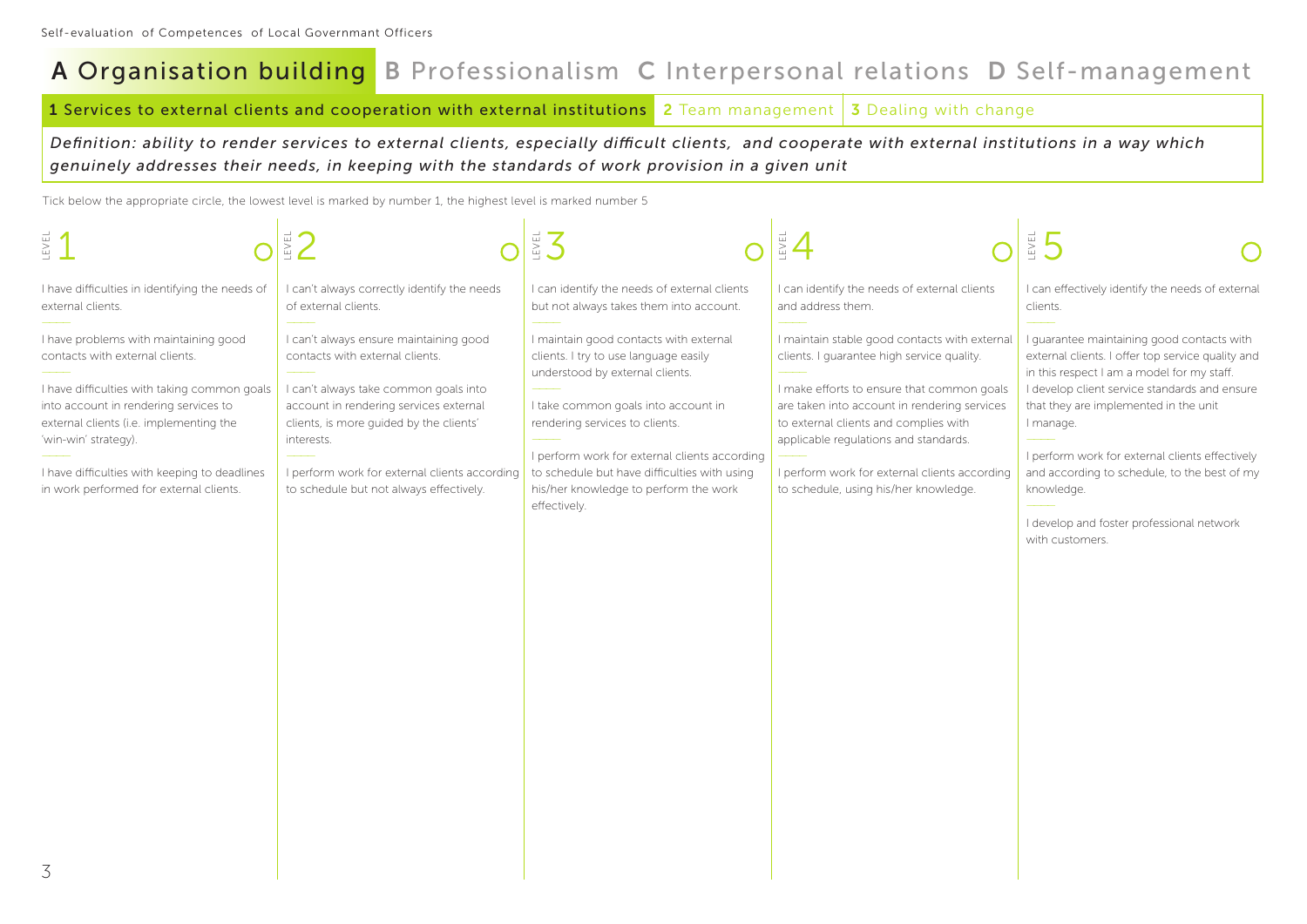**<sup>1</sup>** Services to external clients and cooperation with external institutions **<sup>2</sup>** Team management **3** Dealing with change

*Definition: ability to build a team, motivate staff, develop their personal competencies according to the organization's strategic vision and delegate tasks and powers*

Tick below the appropriate circle, the lowest level is marked by number 1, the highest level is marked number 5

| EVEL                                                                                                                                                                                                                                                                                                                       |                                                                                                                                                                                                                                                                                                                                                                      | $\stackrel{\scriptscriptstyle \mathrm{H}}{\scriptscriptstyle \mathrm{S}}$                                                                                                                                                                                                                                                                                    | EZ                                                                                                                                                                                                                                                                                                                                                                                           | EVEL                                                                                                                                                                                                                                                                                                                                                                                                         |
|----------------------------------------------------------------------------------------------------------------------------------------------------------------------------------------------------------------------------------------------------------------------------------------------------------------------------|----------------------------------------------------------------------------------------------------------------------------------------------------------------------------------------------------------------------------------------------------------------------------------------------------------------------------------------------------------------------|--------------------------------------------------------------------------------------------------------------------------------------------------------------------------------------------------------------------------------------------------------------------------------------------------------------------------------------------------------------|----------------------------------------------------------------------------------------------------------------------------------------------------------------------------------------------------------------------------------------------------------------------------------------------------------------------------------------------------------------------------------------------|--------------------------------------------------------------------------------------------------------------------------------------------------------------------------------------------------------------------------------------------------------------------------------------------------------------------------------------------------------------------------------------------------------------|
| I can't build a team, do not sufficiently<br>appreciate the involvement of staff and do<br>not use a clear motivation system.<br>I don't know the competences of my staff<br>and can't assign tasks according to their<br>capacities and skills.<br>I delegate simple tasks but do not delegate<br>decision-making powers. | I try to build a team by setting common<br>goals but can't always integrate the team<br>by evoking an atmosphere of cooperation.<br>I don't differentiate motivators depending<br>on the needs of a given employee.<br>I delegate tasks to the staff but leave more<br>difficult tasks for myself. I am overly cautious<br>in giving the staff more independence and | I create inner harmony and a common style<br>of thinking within the team. I can appreciate<br>the input and involvement of staff in the<br>tasks performed and motivate them by<br>adequately chosen praises and rewards.<br>I delegate routine and more demanding<br>tasks to my staff. I increase the scope of their<br>independence and responsibilities. | can create a well-integrated team of<br>persons with various personalities or ages.<br>I make the subordinates feel appreciated.<br>I can effectively adapt the motivation<br>systems to individual employees.<br>I efficiently delegate even difficult tasks<br>based on the competences of my staff.<br>I give them a lot of independence and<br>entrust them with decision-making powers. | I create a well-integrated, mission-oriented<br>team. I can creatively engage even the most<br>unwilling members of the team in active<br>cooperation. I use difficult situations to in-<br>crease integration and involve staff. I develop<br>and implement effective and modern<br>motivation systems. I strengthen the self-<br>esteem of my staff.<br>I efficiently plan delegating tasks so as to fully |
| I don't provide feedback.<br>I don't take responsibility for failures but<br>blame my staff for them. I fail to notice or<br>ignore signs signalling requests for<br>assistance.                                                                                                                                           | more responsibilities.<br>I try to monitor the work of my subordinates<br>but I' am not consistent in this: either<br>exercise too much control or give too much<br>independence.<br>I give feedback to my staff but sometimes in                                                                                                                                    | I regularly monitor the work of subordinates<br>and evaluate results of the their work.<br>I objectively assess their strengths and<br>weaknesses and provide feedback. I show<br>responsibility for my decisions and the<br>team's actions.<br>I am aware of competence gaps of my                                                                          | I encourage them to increase self-reliance<br>and responsibilities.<br>I use a transparent way of controlling and<br>assessing performance of my subordinates<br>based on evaluating the results of their work<br>and confidence. I always provide feedback<br>in an objective and polite way. I help staff                                                                                  | use the competences of staff and boost work<br>performance. I plan performance of tasks in<br>such a way as to constantly increase<br>independence, responsibilities and effective-<br>ness of staff. I develop a transparent system<br>of delegating powers within the organisation.<br>I create effective systems for monitoring and                                                                       |
|                                                                                                                                                                                                                                                                                                                            | a way that hurts or offends them.<br>In most cases, I take responsibility for<br>the consequences of the team's work.<br>I see the development needs of my staff but<br>I don't always address them or I am not<br>consistent in supporting staff development<br>on a constant basis.                                                                                | subordinates and undertake development<br>activities, in particular in the field of personal<br>competencies. I charge the staff with varied<br>tasks so as to broaden the scope of their<br>competences.                                                                                                                                                    | in difficult and conflict situations.<br>I well know the strengths and weaknesses<br>of my staff. I systematically agree individual<br>development plans, in particular in the field<br>of personal competencies and consistently<br>put them into practice. I support and inspire<br>my staff to undertake challenges and tasks<br>fostering their professional development.                | controlling activities performed and for ap-<br>praising staff, which are aimed to improve<br>the performance of the organisation and the<br>involvement of staff. I always provide feedback<br>in a way which motivate employees for more<br>effort and not discourage them. I can remain<br>objective in difficult and conflict situations.<br>I adapt development plans to staff needs.                   |
|                                                                                                                                                                                                                                                                                                                            |                                                                                                                                                                                                                                                                                                                                                                      |                                                                                                                                                                                                                                                                                                                                                              |                                                                                                                                                                                                                                                                                                                                                                                              | I create tools supporting evaluation and<br>planning staff development, in particular in<br>the field of personal competencies. I inspire<br>and facilitate staff to independently look for<br>development opportunities. I adapt tasks to<br>the development needs of staff by appreciat-                                                                                                                   |

the development needs of staff by appreciating progress and rewarding development efforts reinforcing their interest in continuous professional improvement.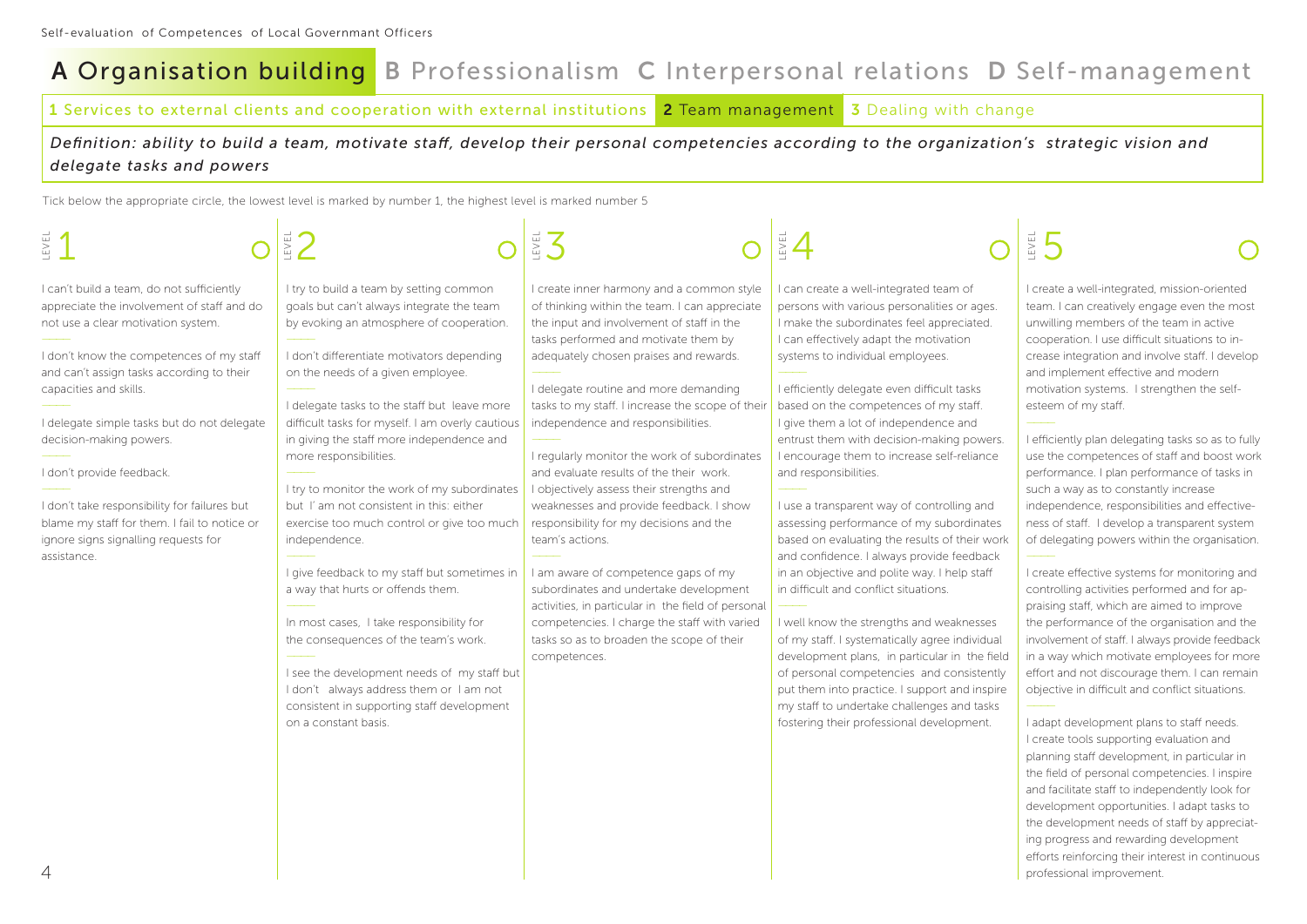**<sup>1</sup>** Services to external clients and cooperation with external institutions **<sup>2</sup>** Team management **3** Dealing with change

*Definition: ability to accept new situations and adapt styles of behaviour, to the changing conditions and situations as well as ability to develop new ideas and to implement them within the organization.*

| EVEL                                                                                                                                                                                                                                                                                                                                                                                                                                                                           | EVEL                                                                                                                                                                                                                                                                                                                                                                                                                                                                                                                                                                                              | ES                                                                                                                                                                                                                                                                                                                                                                                                                                                                                                                                                     | $\overline{\mathbb{E}}$ .                                                                                                                                                                                                                                                                                                                                                                                                                                                                                                                                                                                                                                                                       | $\frac{1}{2}$                                                                                                                                                                                                                                                                                                                                                                                                                                                                                                                                                                                                                                                                                                                                                                                                                    |
|--------------------------------------------------------------------------------------------------------------------------------------------------------------------------------------------------------------------------------------------------------------------------------------------------------------------------------------------------------------------------------------------------------------------------------------------------------------------------------|---------------------------------------------------------------------------------------------------------------------------------------------------------------------------------------------------------------------------------------------------------------------------------------------------------------------------------------------------------------------------------------------------------------------------------------------------------------------------------------------------------------------------------------------------------------------------------------------------|--------------------------------------------------------------------------------------------------------------------------------------------------------------------------------------------------------------------------------------------------------------------------------------------------------------------------------------------------------------------------------------------------------------------------------------------------------------------------------------------------------------------------------------------------------|-------------------------------------------------------------------------------------------------------------------------------------------------------------------------------------------------------------------------------------------------------------------------------------------------------------------------------------------------------------------------------------------------------------------------------------------------------------------------------------------------------------------------------------------------------------------------------------------------------------------------------------------------------------------------------------------------|----------------------------------------------------------------------------------------------------------------------------------------------------------------------------------------------------------------------------------------------------------------------------------------------------------------------------------------------------------------------------------------------------------------------------------------------------------------------------------------------------------------------------------------------------------------------------------------------------------------------------------------------------------------------------------------------------------------------------------------------------------------------------------------------------------------------------------|
| I fail to see the requirements and possibilities<br>inherent in new situations. I don't show<br>interest in undertaking new tasks.<br>I fail to develop new ideas.<br>I fail to change my manner of behaviour and<br>do not adapt it to the changing require-<br>ments.<br>I can't accept changes in the behaviour and<br>actions of other people.<br>I don't analyse my actions in terms of their<br>effectiveness and do not ask other people<br>for feedback on my actions. | I have difficulties in perceiving the require-<br>ments and possibilities inherent in new<br>situations. I have problems with undertaking<br>new tasks in an efficient way.<br>I have difficulties in developing new ideas.<br>I have difficulties with making changes in my<br>manner of behaviour and do not adapt it to<br>the changing requirements.<br>I have difficulties with accepting changes in<br>the behaviour and actions of other people.<br>I have problems with analysing my actions in<br>terms of their effectiveness. I seldom ask<br>other people for feedback on my actions. | I perceive the requirements and possibilities<br>inherent in new situations.<br>I can develop some new ideas.<br>I can change my manner of behaviour and<br>adapt it to the changing requirements. I have<br>problems with adjusting resources (financial<br>and material) to the changing requirements.<br>I try to accept changes in the decisions and<br>behaviours of other people.<br>I swiftly analyse my tasks in terms of their<br>effectiveness. I ask other people for feed-<br>back on my actions and try to make use<br>of it in practice. | I perceive the requirements and possibilities<br>inherent in new situations. I demonstrate a<br>willingness to undertake new tasks.<br>I develop easily new ideas.<br>I show that I am a creative person who is<br>always change-oriented.<br>I don't have any problems in changing my<br>actions and adapting them to the new<br>requirements. I can ensure resources<br>needed for undertaking actions, arising from<br>the changing requirements.<br>I accept changes in the decisions and<br>behaviours of other people.<br>I efficiently analyse my tasks in terms of their<br>effectiveness. I ask other people for feed-<br>back on my actions and try to make use<br>of it in practice. | I clearly perceive the requirements and<br>possibilities inherent in new situations.<br>I demonstrate readiness to undertake new<br>tasks and willingly do so.<br>I develop new ideas and implement them<br>within the organisation.<br>I promote creativity and innovation so that<br>people feel free to suggest ideas.<br>I can flexibly change my mode of action and<br>resources that I use to adapt them to the<br>new requirements. I am effective in getting<br>myself organised and undertaking new<br>actions.<br>I accept changes in the decisions and<br>behaviours of other people.<br>I frequently analyse my tasks in terms of their<br>effectiveness and can draw conclusions as to<br>further actions.<br>I analyse the activities of others and make<br>effective use of ideas proposed by other<br>employees. |
|                                                                                                                                                                                                                                                                                                                                                                                                                                                                                |                                                                                                                                                                                                                                                                                                                                                                                                                                                                                                                                                                                                   |                                                                                                                                                                                                                                                                                                                                                                                                                                                                                                                                                        |                                                                                                                                                                                                                                                                                                                                                                                                                                                                                                                                                                                                                                                                                                 |                                                                                                                                                                                                                                                                                                                                                                                                                                                                                                                                                                                                                                                                                                                                                                                                                                  |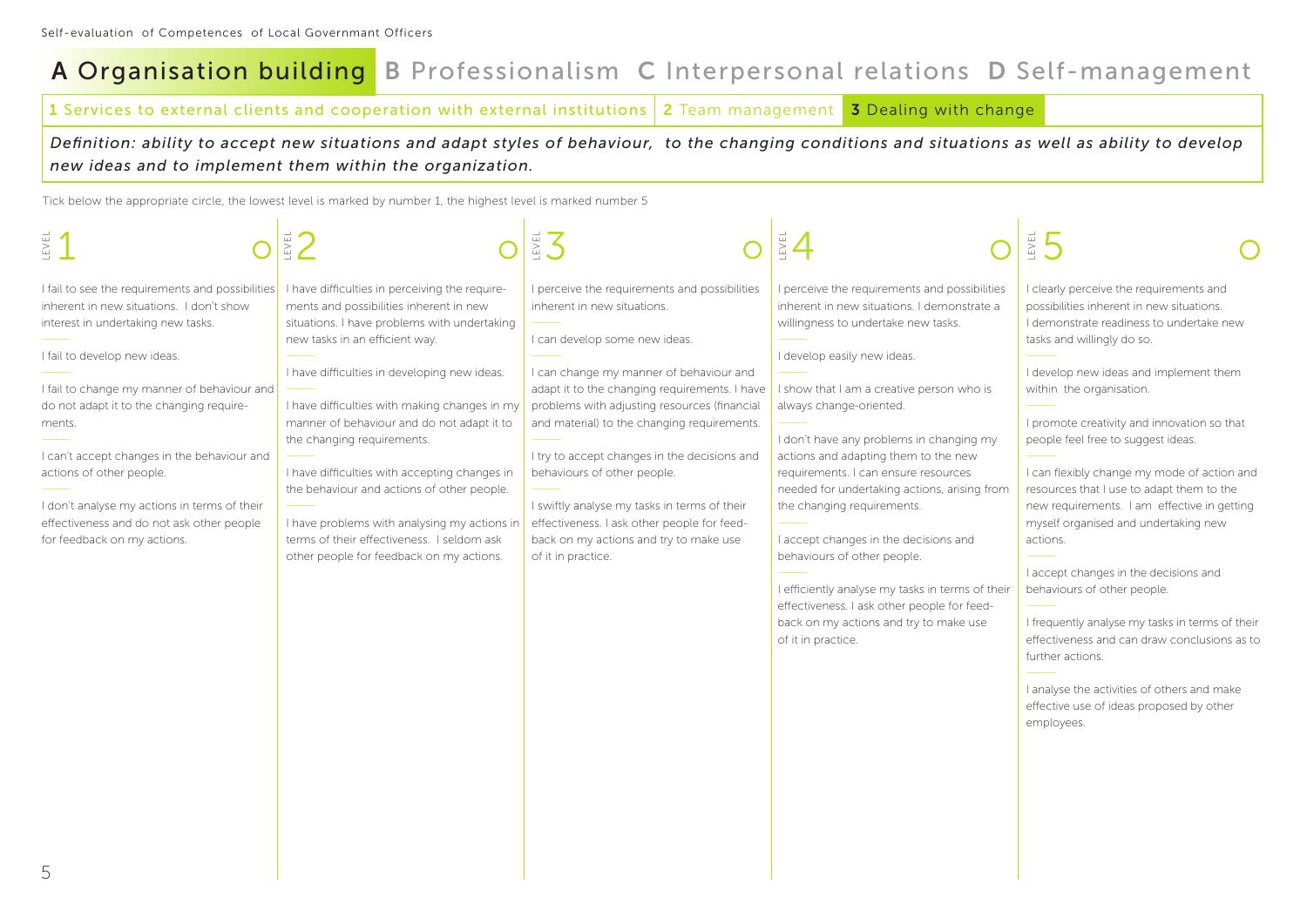**4 Use of laws and regulations 5 Use of information and communication technologies 6 Problem solving 7 Decision making**

*Definition: knowledge, interpretation and ability to use in specific situations laws and regulations applicable in the performance of tasks of specific local government units and of regulations governing the functioning of local government administration.*

| $\mathbb{E} \mathsf{VEL}$                                                                                                                                                                                                                                                                                                                                                                                                                                                    |                                                                                                                                                                                                                                                                                                                                                                                                                                                                                                                                                            |                                                                                                                                                                                                                                                                                                                                                                                                                                                                                                                                |                                                                                                                                                                                                                                                                                                                                                                                                                                                                             | EVEL                                                                                                                                                                                                                                                                                                                                                                                     |
|------------------------------------------------------------------------------------------------------------------------------------------------------------------------------------------------------------------------------------------------------------------------------------------------------------------------------------------------------------------------------------------------------------------------------------------------------------------------------|------------------------------------------------------------------------------------------------------------------------------------------------------------------------------------------------------------------------------------------------------------------------------------------------------------------------------------------------------------------------------------------------------------------------------------------------------------------------------------------------------------------------------------------------------------|--------------------------------------------------------------------------------------------------------------------------------------------------------------------------------------------------------------------------------------------------------------------------------------------------------------------------------------------------------------------------------------------------------------------------------------------------------------------------------------------------------------------------------|-----------------------------------------------------------------------------------------------------------------------------------------------------------------------------------------------------------------------------------------------------------------------------------------------------------------------------------------------------------------------------------------------------------------------------------------------------------------------------|------------------------------------------------------------------------------------------------------------------------------------------------------------------------------------------------------------------------------------------------------------------------------------------------------------------------------------------------------------------------------------------|
| I know partly the legal basis applicable for<br>tasks he/she performs.<br>I occasionally follow changes in law<br>applicable to his/her sphere of activity.<br>I perform his/her tasks in a routine manner,<br>based on customs and routines used by<br>his/her colleagues and I don't relate specific<br>situations to applicable regulations.<br>I have difficulties with establishing the<br>factual status of a given event and<br>evaluation of its legal consequences. | I have difficulties with using laws and<br>regulations governing the case in hand, yet<br>without any references to a broader context.<br>I irregularly update his/her knowledge of law.<br>I assimilate instructions and regulations only<br>within a limited scope in his/her narrow<br>specialisation.<br>I demonstrate willingness to learn about<br>the practice of applying law in the office,<br>I understand regulations and try to apply<br>them, even though not always properly -<br>and therefore need support from more<br>experienced staff. | I show capacity to interpret regulations in<br>order to find the meaning of legal norm<br>interpretation of law referring to a specific<br>situation. I also have some knowledge<br>about related regulations connected with<br>the work he/she performs.<br>I regularly update his/her knowledge of law.<br>I show a considerable degree of independ-<br>ence in using routine regulations, only<br>occasionally need support from superiors in<br>relation to new matters; I offer support and<br>assistance to other staff. | I can properly interpret and assess the<br>factual status of a given situation at law and<br>relate it the legal norm formulated following<br>interpretation of law.<br>I have problems with understanding laws<br>and regulations governing the functioning<br>of higher-order administration.<br>I show activity and involvement in applying<br>interpretations of law in the daily work of the<br>office, especially in matters of crucial<br>importance for the office. | I have excellent technical knowledge and<br>certainty as to the correctness of decisions<br>made by him/her on the basis of existing<br>regulatory environment and interpretation.<br>I perform the role of an arbiter - resolve<br>interpretation disputes, relating them to<br>applicable regulations.<br>I demonstrate a high degree of responsibility<br>for decisions he/she makes. |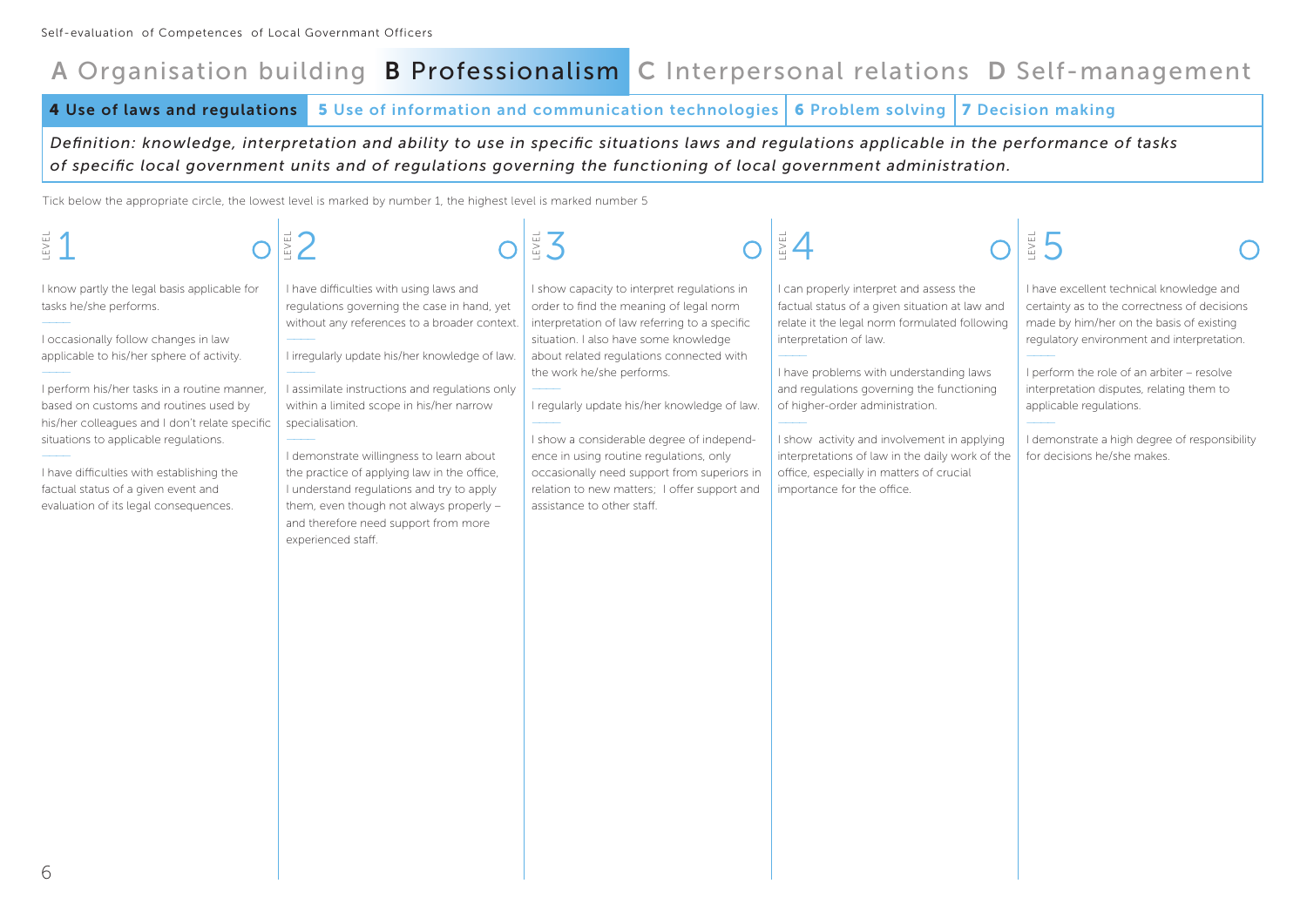**4 Use of laws and regulations 5 Use of information and communication technologies 6 Problem solving 7 Decision making**

*Definition: ability to use information and communication technologies (ICT) and operate technical equipment.*

| 图1                                                                                                                                                                                                                                                                                | EZ <sub>1</sub>                                                                                                                                                                                                                                                                     | EX 3                                                                                                                                                                                                                                                          | $\frac{3}{2}$                                                                                          | $\frac{1}{2}$ 5                                                                                                 |
|-----------------------------------------------------------------------------------------------------------------------------------------------------------------------------------------------------------------------------------------------------------------------------------|-------------------------------------------------------------------------------------------------------------------------------------------------------------------------------------------------------------------------------------------------------------------------------------|---------------------------------------------------------------------------------------------------------------------------------------------------------------------------------------------------------------------------------------------------------------|--------------------------------------------------------------------------------------------------------|-----------------------------------------------------------------------------------------------------------------|
| I don't independently use ICTs which are<br>used at a given position.<br>I don't independently operate technical<br>equipment and don't know how to operate<br>it safely.<br>I don't know all important rules of safely<br>using the technical equipment that he/she<br>operates. | I use independently some (basic) ICTs which<br>are used at a given position under<br>his/colleagues' supervision.<br>I operate basic technical equipment under<br>his/colleagues' supervision.<br>I know the rules of safely using the technical<br>equipment that he/she operates. | I use independently all ICTs which are<br>mandatory for a given position.<br>I operate independently all technical<br>equipment.<br>I know the rules of safely using the technical<br>equipment that he/she operates and share<br>this knowledge with others. | I use all ICTs available in a given institution.<br>I share his/her ICT knowledge with other<br>staff. | I effectively introduce new ICTs.<br>I effectively promote a wide use of ICTs in<br>teams reporting to him/her. |
|                                                                                                                                                                                                                                                                                   |                                                                                                                                                                                                                                                                                     |                                                                                                                                                                                                                                                               |                                                                                                        |                                                                                                                 |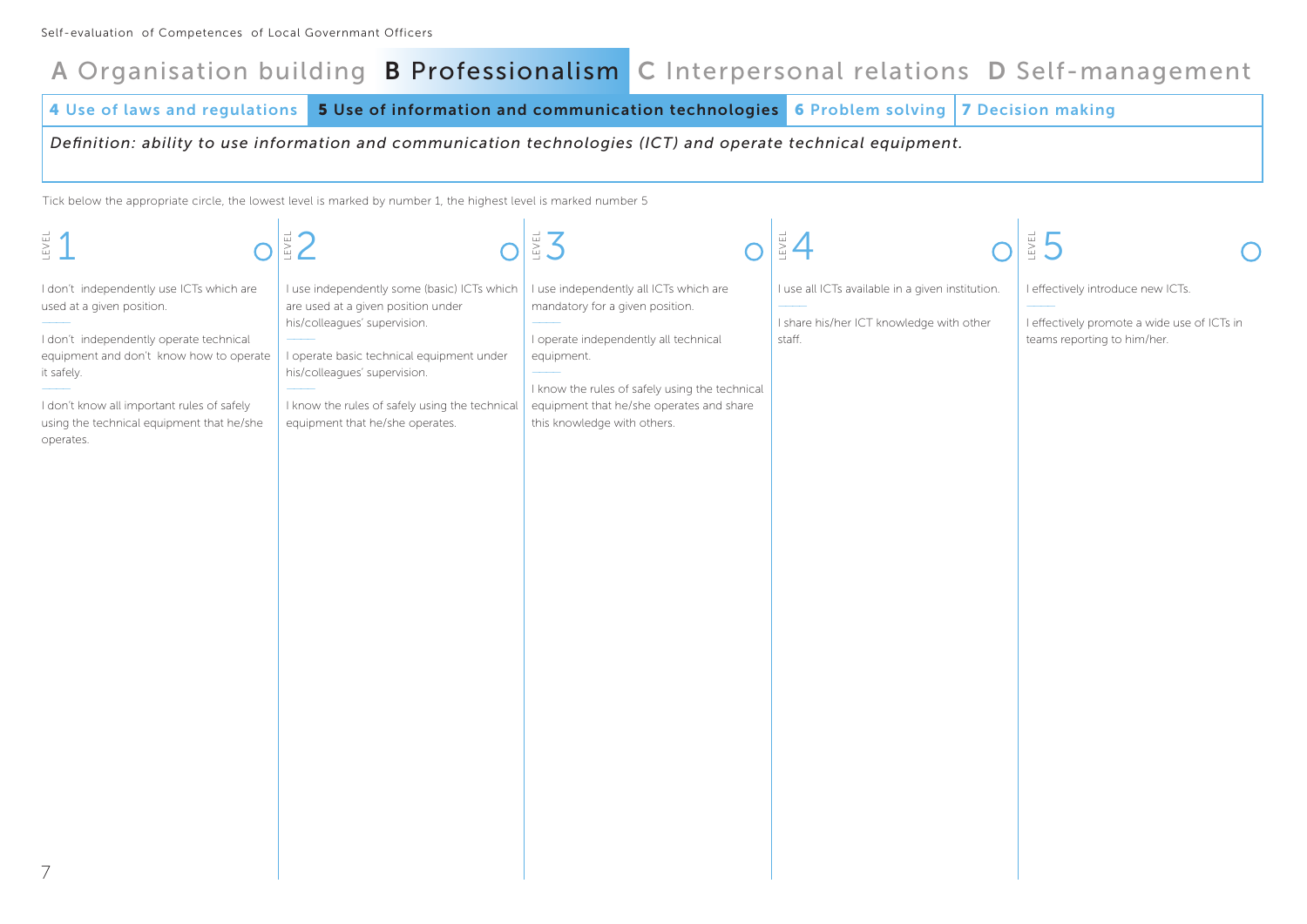**4 Use of laws and regulations 5 Use of information and communication technologies 6 Problem solving 7 Decision making**

*Definition: ability to collect and analyse information in order to formulate a pertinent, effective and optimal solution to a given problem, based on collection and analysis of required information and anticipation of long-term effects of a given solution.*

| <b>EVEL</b>                                                                                                                                                                                            |                                                                                                                                                                                                                                                  | EZ                                                                                                                                                                                                                                                                                                                               | EZ                                                                                                                                                                                                                                                                                                                                                                                                                                              | EVEL                                                                                                                                                                                                                                                                                                                                                                                                                                                       |
|--------------------------------------------------------------------------------------------------------------------------------------------------------------------------------------------------------|--------------------------------------------------------------------------------------------------------------------------------------------------------------------------------------------------------------------------------------------------|----------------------------------------------------------------------------------------------------------------------------------------------------------------------------------------------------------------------------------------------------------------------------------------------------------------------------------|-------------------------------------------------------------------------------------------------------------------------------------------------------------------------------------------------------------------------------------------------------------------------------------------------------------------------------------------------------------------------------------------------------------------------------------------------|------------------------------------------------------------------------------------------------------------------------------------------------------------------------------------------------------------------------------------------------------------------------------------------------------------------------------------------------------------------------------------------------------------------------------------------------------------|
| I have difficulties in obtaining information<br>relating to the problems in hand.                                                                                                                      | I try to obtain information relating to the<br>problems in hand.                                                                                                                                                                                 | I obtain information relating to the problems<br>in hand.                                                                                                                                                                                                                                                                        | I obtain information from various sources<br>about possibilities of potential problems.                                                                                                                                                                                                                                                                                                                                                         | I actively seek solutions to potential<br>problems.                                                                                                                                                                                                                                                                                                                                                                                                        |
| I have difficulties in anticipating problems.<br>I have difficulties in formulating solutions to<br>specific problems.<br>I have difficulties in anticipating the<br>consequences of a solved problem. | I analyse information obtained and draws<br>conclusions with difficulty.<br>I can't always formulate proposals of<br>solutions to specific problems.<br>I have difficulties with assessing the<br>consequences of proposed problem<br>solutions. | I analyse information needed to solve<br>a given problem.<br>I can formulate proposals of solutions to<br>specific problems. I formulate and submit<br>alternative solutions to his/her superiors.<br>I assess the consequences of proposed<br>solutions to problems. I can anticipate the<br>consequences of solutions applied. | I analyse obtained information and<br>formulates conclusions at different levels of<br>generality.<br>I can formulate optimal solutions to specific<br>problems. I make rational decisions related<br>to the choice of proposed solutions.<br>I can properly assess the consequences of<br>proposed solutions to problems. I can<br>anticipate consequences of solutions<br>applied. I don't take responsibility for<br>decisions he/she makes. | I effectively analyse information obtained and<br>formulate constructive conclusions needed<br>to solve the problems.<br>I formulate optimal and most pertinent<br>solutions to specific problems. I implement<br>optimal solutions as a result of solving<br>specific problems.<br>I effectively assess the consequences of<br>proposed solutions to problems and<br>anticipates their consequences. I take<br>responsibility for decisions he/she makes. |
| R                                                                                                                                                                                                      |                                                                                                                                                                                                                                                  |                                                                                                                                                                                                                                                                                                                                  |                                                                                                                                                                                                                                                                                                                                                                                                                                                 |                                                                                                                                                                                                                                                                                                                                                                                                                                                            |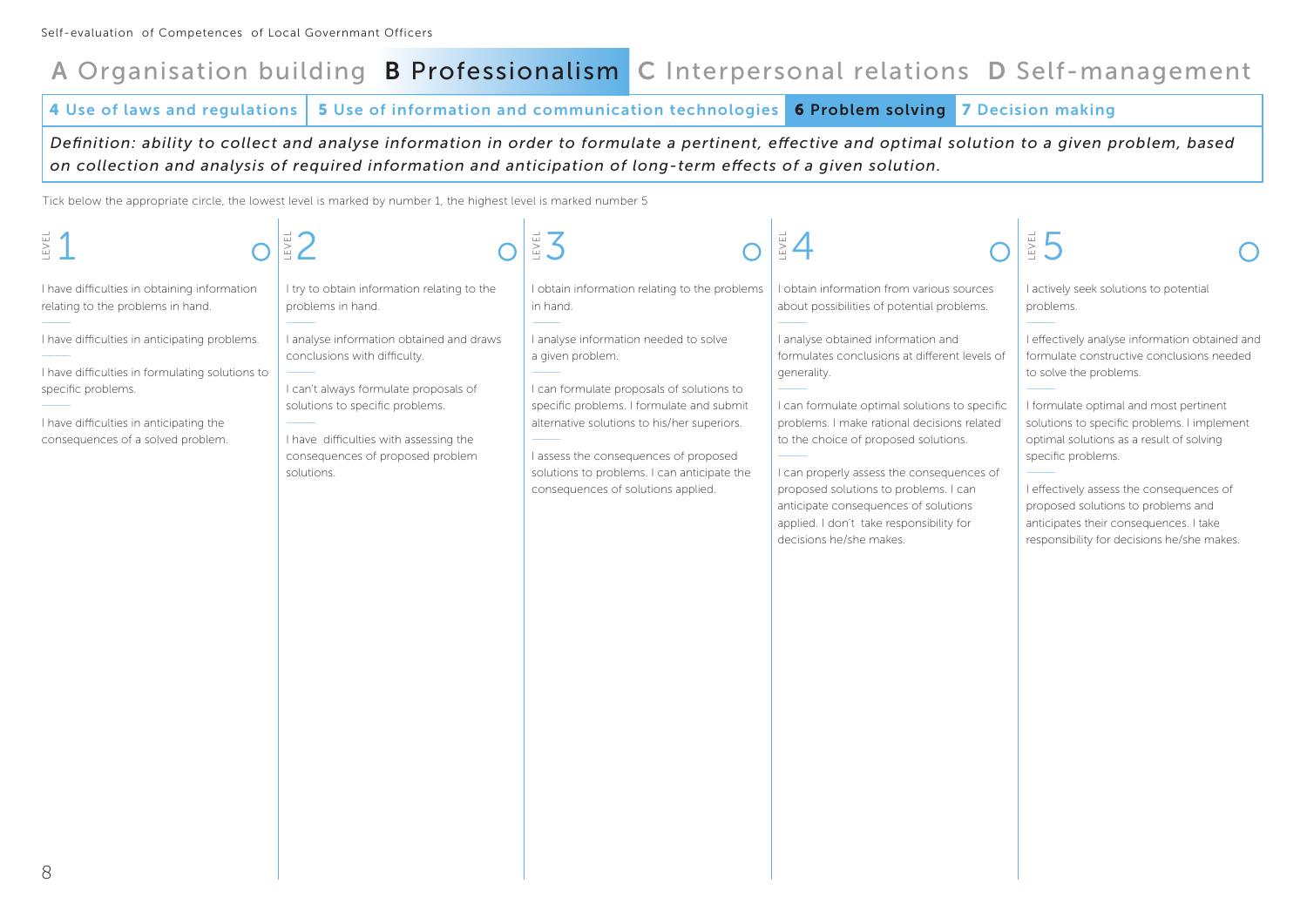**4 Use of laws and regulations 5 Use of information and communication technologies 6 Problem solving 7 Decision making**

*Definition: collecting, analysing and processing information in order to choose the right action at the right time, also in a situation when there is a shortage of information or a pressure of time, also assessing the consequences of decisions made and taking responsibility for them.*

| $rac{1}{2}$                                                                                                                                                                                                                                                                                                                      |                                                                                                                                                                                                                                                                                                                                                               | EX 3                                                                                                                                                                                                                                                                                                                                                                                                                          | EVEL                                                                                                                                                                                                                                                                                                                                                                                                                                                                                                                                 | EVEL                                                                                                                                                                                                                                                                                                                                                                                                                                                                                                                                      |
|----------------------------------------------------------------------------------------------------------------------------------------------------------------------------------------------------------------------------------------------------------------------------------------------------------------------------------|---------------------------------------------------------------------------------------------------------------------------------------------------------------------------------------------------------------------------------------------------------------------------------------------------------------------------------------------------------------|-------------------------------------------------------------------------------------------------------------------------------------------------------------------------------------------------------------------------------------------------------------------------------------------------------------------------------------------------------------------------------------------------------------------------------|--------------------------------------------------------------------------------------------------------------------------------------------------------------------------------------------------------------------------------------------------------------------------------------------------------------------------------------------------------------------------------------------------------------------------------------------------------------------------------------------------------------------------------------|-------------------------------------------------------------------------------------------------------------------------------------------------------------------------------------------------------------------------------------------------------------------------------------------------------------------------------------------------------------------------------------------------------------------------------------------------------------------------------------------------------------------------------------------|
| I act undecidedly and postpone making<br>decisions.<br>I have difficulties with making decisions and<br>make them being guided by emotions and<br>personal considerations.<br>I can't make decisions independently based<br>on applicable regulations.<br>I can't present my own opinion and<br>comment on the decisions I make. | I make decisions without checking<br>information earlier.<br>I make decisions rashly, without an earlier<br>comprehensive analysis of available<br>information.<br>I don't take important information into<br>account when making decisions.<br>I have difficulties with presenting<br>a justification for the decision made and<br>benefits derived from it. | I make decisions while taking into account<br>suggestions, comments and opinions of<br>others.<br>I make decisions based on an earlier<br>analysis of the collected information.<br>I make decisions at the right time based on<br>the collected material and in keeping with<br>applicable regulations, but have problems<br>with assessing the risk involved in the<br>decisions I make.<br>I can justify decisions I make. | I make good decisions based on<br>the obtained and available information.<br>I make good decisions based on a compre-<br>hensive analysis of relevant information but<br>don't take into account possible risks.<br>I can independently make good decisions,<br>try to include the possibility of a potential<br>risk involved in the decisions I make.<br>I can justify decisions. I make and point out<br>arguments in favour of my decisions<br>independently. I take responsibility for<br>decisions made by myself or the team. | I make the right decisions based on<br>the operation of the law.<br>I make informed and good decisions at<br>the right time. I can take into account the<br>possibility of potential risks.<br>I make decisions independently, objectively<br>and impartially. I don't succumb to pressure<br>when making decisions and demonstrate<br>integrity.<br>I can justify decisions I make and balance<br>the benefits and potential risks involved in<br>the decisions made. I take responsibility for<br>decisions made by myself or the team. |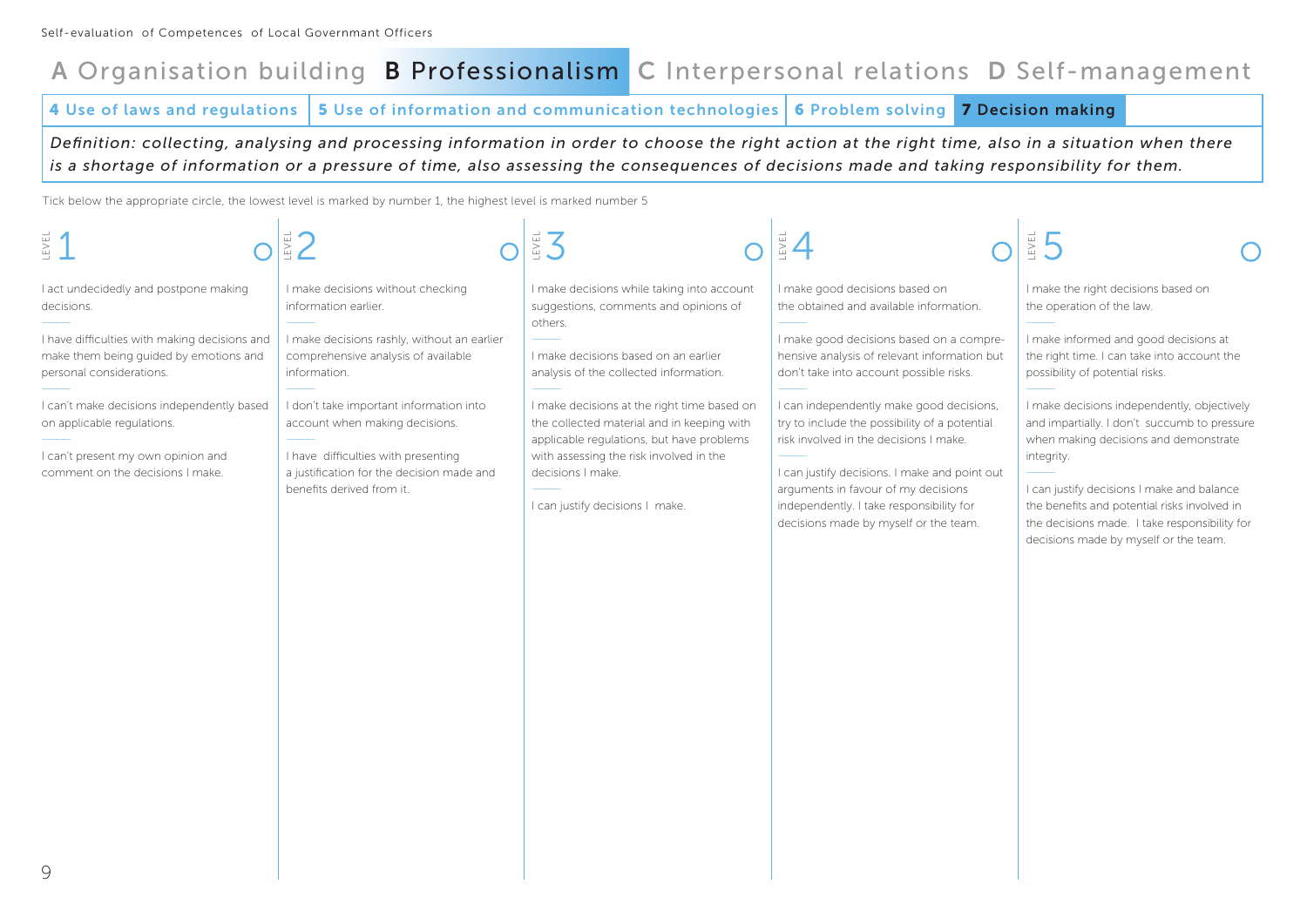### **8 Communication 9 Team work**

*Definition: imparting information in a clear and structured way, listening to others and understanding their needs, ability to make public speeches.*

| EVEL                                                                                                                                                                                                                                                                                                                                                                                                                   |                                                                                                                                                                                                                                                                                                                                                                                                                                                                                                                                                   |                                                                                                                                                                                                                                                                                                                                                                                                                                                                                                                                                                                                                                                              |                                                                                                                                                                                                                                                                                                                                                                                                                                                                                          |                                                                                                                                                                                                                                                                                                                                                                                                                                                                                                                                                                                                                                                                                                                                                                          |
|------------------------------------------------------------------------------------------------------------------------------------------------------------------------------------------------------------------------------------------------------------------------------------------------------------------------------------------------------------------------------------------------------------------------|---------------------------------------------------------------------------------------------------------------------------------------------------------------------------------------------------------------------------------------------------------------------------------------------------------------------------------------------------------------------------------------------------------------------------------------------------------------------------------------------------------------------------------------------------|--------------------------------------------------------------------------------------------------------------------------------------------------------------------------------------------------------------------------------------------------------------------------------------------------------------------------------------------------------------------------------------------------------------------------------------------------------------------------------------------------------------------------------------------------------------------------------------------------------------------------------------------------------------|------------------------------------------------------------------------------------------------------------------------------------------------------------------------------------------------------------------------------------------------------------------------------------------------------------------------------------------------------------------------------------------------------------------------------------------------------------------------------------------|--------------------------------------------------------------------------------------------------------------------------------------------------------------------------------------------------------------------------------------------------------------------------------------------------------------------------------------------------------------------------------------------------------------------------------------------------------------------------------------------------------------------------------------------------------------------------------------------------------------------------------------------------------------------------------------------------------------------------------------------------------------------------|
| I have difficulties with clear and lucid<br>expressing myself orally and in writing.<br>I convey information in a chaotic way.<br>I don't adapt the style of utterance to the<br>addressee. I am frequently impolite or<br>aggressive verbally.<br>I am unable to listen to my interlocutors and<br>can only persuade them to accept my<br>argumentation.<br>I can't make public speeches and avoid<br>such occasions. | I speak and write on a given topic relatively<br>well, according to the prepared format or<br>instructions from my superior.<br>I focus on the content rather than on the<br>form. I try to impart as much specific and<br>relevant information as possible.<br>I am able to listen to my interlocutors and<br>their point of view, but sometimes interrupt<br>others.<br>I can make a short speech on a clearly<br>defined topic but need assistance from my<br>superior or colleagues in preparing it.<br>I avoid participating in discussions. | I can independently prepare oral and written<br>utterances using an earlier prepared pattern,<br>I can deliver oral and written utterances in<br>non-typical situations, seldom require<br>assistance or consultation from superiors.<br>I try to adapt the style of my utterance to its<br>addressee.<br>I am able to listen to my interlocutors, make<br>sure if I have been correctly understood by<br>the addressee, I am open to suggestions<br>and comments from others, appreciate the<br>value of two-way communication.<br>I can independently prepare and make<br>public speeches on a topic I know well, can<br>take part in a public discussion. | I independently prepare oral and written<br>utterances on any topic, speak and write<br>clearly using extensive vocabulary, prepare<br>patterns of letters/speeches to be used by<br>other staff.<br>I can adapt the style, form and level of my<br>utterance to its addressee.<br>I easily enter into discussions and propose<br>new solutions.<br>I am a good public speaker, I can run<br>a meeting and take an active part in a<br>discussion, showing respect to other<br>debaters. | I am able to prepare all types of oral and<br>written utterances on any topic, can make a<br>longer speech without any preparation, and<br>communicate in a clear and understandable<br>way.<br>I am able to recognise the interlocutor's<br>needs, know how to make even very<br>complicated matters clear for the listener,<br>how to steer the conversation in conflict<br>situations in a composed and balanced way,<br>and seek consensus.<br>I strive to understand and have good<br>communication with the interlocutor, agree<br>communication strategy for the<br>team/division/organisation and create an<br>information flow system.<br>I am a good public speaker on different<br>topics, I run large meetings/events, initiate<br>and moderate discussions. |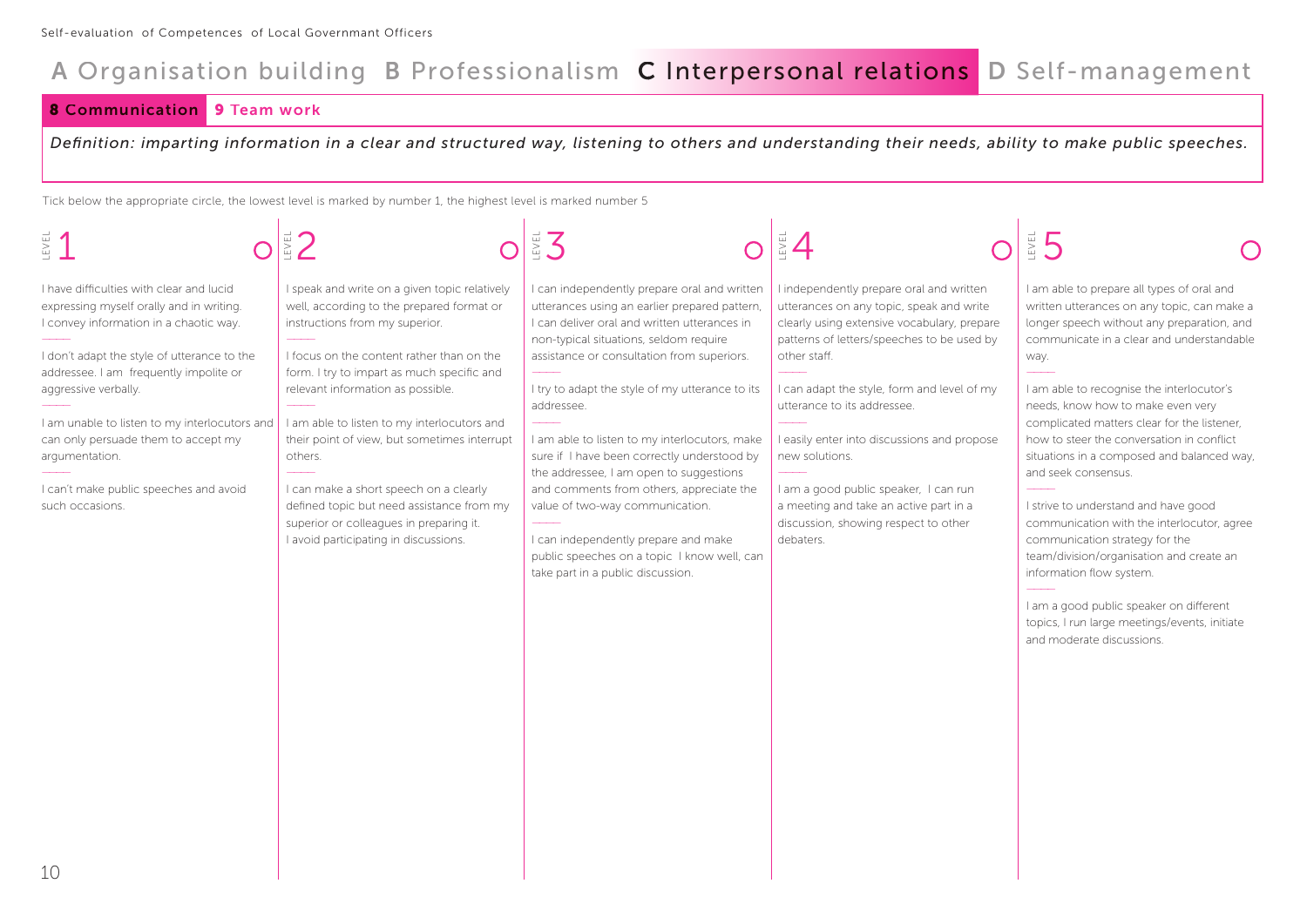**Communication 9 Team work** 

*Definition: ability to perform work in collaboration with co-workers, pursuant to the time schedules and standards adopted in a given organisation.*

| 图1                                                                                                                                                                                                  |                                                                                                                                                                              | EVEL                                                                                                                                                                                                                                                                                 | EVEL                                                                                                                                                                                                                             | ₿5                                                                                                                                                                                                                                                                                                                                                                                                                       |
|-----------------------------------------------------------------------------------------------------------------------------------------------------------------------------------------------------|------------------------------------------------------------------------------------------------------------------------------------------------------------------------------|--------------------------------------------------------------------------------------------------------------------------------------------------------------------------------------------------------------------------------------------------------------------------------------|----------------------------------------------------------------------------------------------------------------------------------------------------------------------------------------------------------------------------------|--------------------------------------------------------------------------------------------------------------------------------------------------------------------------------------------------------------------------------------------------------------------------------------------------------------------------------------------------------------------------------------------------------------------------|
| I can't respond to the needs voiced by<br>co-workers in relation to the tasks planned<br>for implementation.                                                                                        | I have difficulties in recognising the needs of<br>my co-workers related to the performance<br>of current tasks.                                                             | can assist co-workers in situations when<br>they express various needs and requests<br>related to the implemented tasks.                                                                                                                                                             | I undertake joint professional tasks with<br>co-workers based on the needs that they<br>voice.                                                                                                                                   | I am able to independently recognise the<br>needs of co-workers related to the<br>implemented tasks.                                                                                                                                                                                                                                                                                                                     |
| I rarely get involved in teamwork with other<br>staff.<br>I don't encourage co-workers to implement<br>joint tasks within the team.<br>I don't attach importance to good<br>atmosphere in teamwork. | I find it difficult to adapt to the requirements<br>related to teamwork.<br>I have difficulties with implementing tasks,<br>be a part of a team and jointly attaining goals. | I willingly take part in teamwork aimed to<br>jointly fulfilling tasks.<br>I encourage co-workers to jointly<br>implement tasks as a team, while observing<br>the adopted assumptions.<br>I cooperate within the team, make sure that<br>transparent cooperation rules are observed. | I take an active part in teamwork which<br>involves jointly fulfilling tasks.<br>I can support co-workers in implementing<br>tasks and attaining joint objectives.<br>I cooperate within the team in executing<br>various tasks. | I am able to initiate and take an active part<br>in teamwork which involves jointly fulfilling<br>tasks and attaining joint objectives.<br>I assist co-workers in implementing tasks,<br>while observing the adopted assumptions.<br>I create conditions for cooperation and<br>expresses a positive attitude vis-à-vis<br>co-workers.<br>I ensure that my own strategy fits in with<br>the strategies of my colleagues. |
| 11                                                                                                                                                                                                  |                                                                                                                                                                              |                                                                                                                                                                                                                                                                                      |                                                                                                                                                                                                                                  |                                                                                                                                                                                                                                                                                                                                                                                                                          |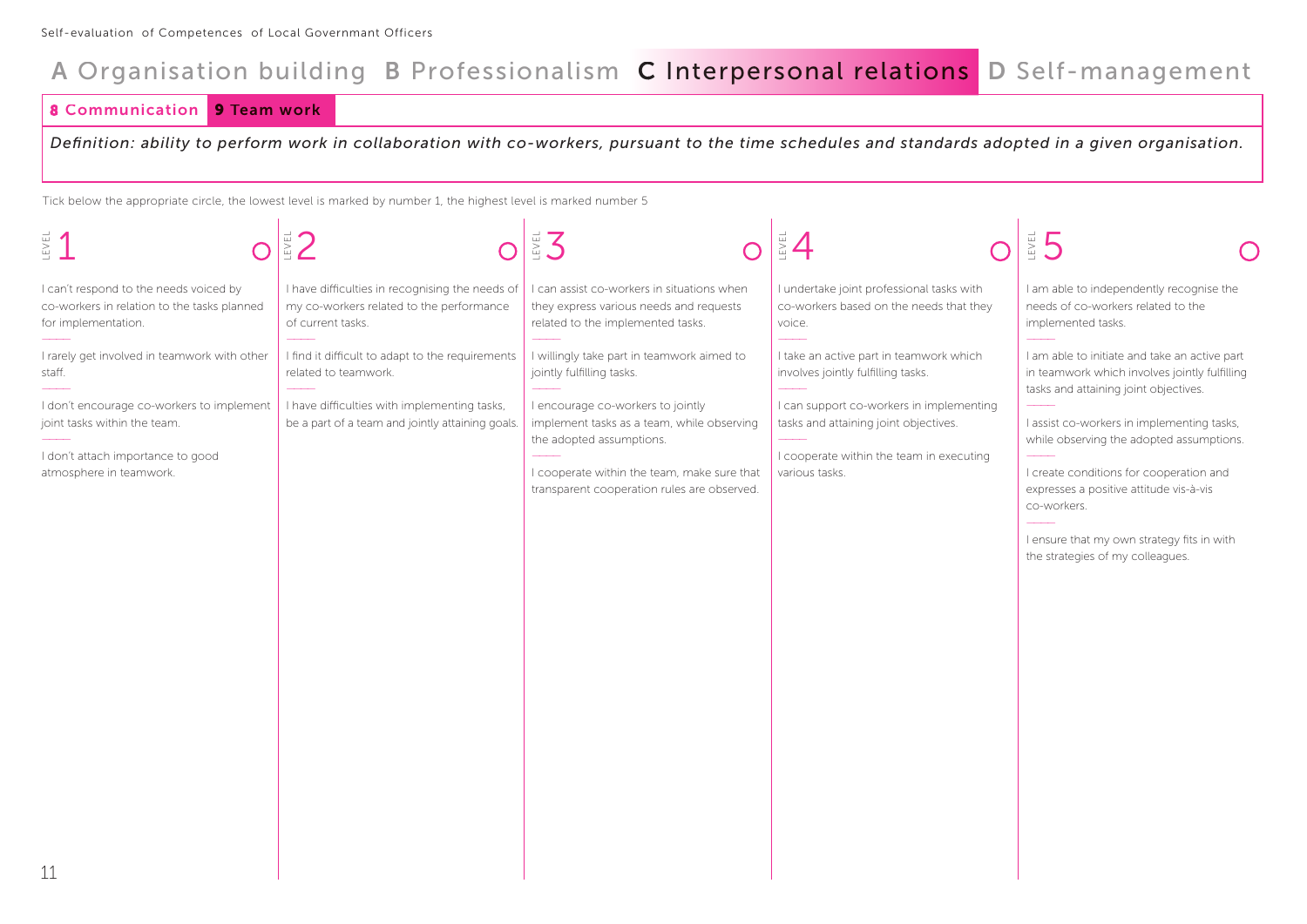**10 Using principles of the European ethical behaviour 11 Planning and organisation of work 12 Stress management 13 Orientation towards professional development** 

*Definition: complying with ethical principles and moral standards laid down in the European ethical code of local government officers.*

| EVEL                                                                                                                                                                                                                                                                                                                                                                                                                                                                                                                                                                           |                                                                                                                                                                                                                                                                                                                                                                                                                                                                                                                                                                         | 営ス                                                                                                                                                                                                                                                                                                                                                                                                                                                                                                                                                         |                                                                                                                                                                                                                                                                                                                                                                                                                                                                                                                                                                                                                                         | $\frac{1}{2}$ 5                                                                                                                                                                                                                                                                                                                                                                                                                                                                                                                                                                                                                       |
|--------------------------------------------------------------------------------------------------------------------------------------------------------------------------------------------------------------------------------------------------------------------------------------------------------------------------------------------------------------------------------------------------------------------------------------------------------------------------------------------------------------------------------------------------------------------------------|-------------------------------------------------------------------------------------------------------------------------------------------------------------------------------------------------------------------------------------------------------------------------------------------------------------------------------------------------------------------------------------------------------------------------------------------------------------------------------------------------------------------------------------------------------------------------|------------------------------------------------------------------------------------------------------------------------------------------------------------------------------------------------------------------------------------------------------------------------------------------------------------------------------------------------------------------------------------------------------------------------------------------------------------------------------------------------------------------------------------------------------------|-----------------------------------------------------------------------------------------------------------------------------------------------------------------------------------------------------------------------------------------------------------------------------------------------------------------------------------------------------------------------------------------------------------------------------------------------------------------------------------------------------------------------------------------------------------------------------------------------------------------------------------------|---------------------------------------------------------------------------------------------------------------------------------------------------------------------------------------------------------------------------------------------------------------------------------------------------------------------------------------------------------------------------------------------------------------------------------------------------------------------------------------------------------------------------------------------------------------------------------------------------------------------------------------|
| I occasionally comply with the European<br>ethical principles of local government<br>officers such as:<br>- act in accordance with the law<br>- respect principles of public interest<br>- decent representation of the office<br>openness and transparency of procedures<br>- political neutrality<br>- confidentiality of information and<br>preservation of state secrets<br>- equal treatment regardless of nationality,<br>gender, racial or ethnic origin, religion<br>or beliefs, disability, age or sexual<br>orientation.<br>I must be controlled on a regular basis. | I generally comply with the European ethical<br>principles of local government officers such<br>as:<br>- act in accordance with the law<br>- respect principles of public interest<br>- decent representation of the office<br>openness and transparency of procedures<br>$-$ political neutrality<br>- confidentiality of information and<br>preservation of state secrets<br>- equal treatment regardless of nationality,<br>gender, racial or ethnic origin, religion<br>or beliefs, disability, age or sexual<br>orientation.<br>I must be occasionally controlled. | I comply with the European ethical<br>principles of local government officers<br>such as:<br>- act in accordance with the law<br>- respect principles of public interest<br>- decent representation of the office<br>openness and transparency of procedures<br>$-$ political neutrality<br>- confidentiality of information and<br>preservation of state secrets<br>- equal treatment regardless of nationality,<br>gender, racial or ethnic origin, religion<br>or beliefs, disability, age or sexual<br>orientation.<br>I do not have to be controlled. | I always comply with the European ethical<br>principles of local government officers<br>such as:<br>- act in accordance with the law<br>- respect principles of public interest<br>- decent representation of the office<br>openness and transparency of procedures<br>$-$ political neutrality<br>- confidentiality of information and<br>preservation of state secrets<br>- equal treatment regardless of nationality,<br>gender, racial or ethnic origin, religion<br>or beliefs, disability, age or sexual<br>orientation.<br>I motivate other staff to observe the<br>European ethical principles of local<br>government officers. | I supervise compliance with the European<br>ethical principles of local government<br>officers such as:<br>- act in accordance with the law<br>- respect principles of public interest<br>- decent representation of the office<br>openness and transparency of procedures<br>$-$ political neutrality<br>- confidentiality of information and<br>preservation of state secrets<br>- equal treatment regardless of nationality,<br>gender, racial or ethnic origin, religion<br>or beliefs, disability, age or sexual<br>orientation<br>I act as a role model for the European<br>ethical principles of local government<br>officers. |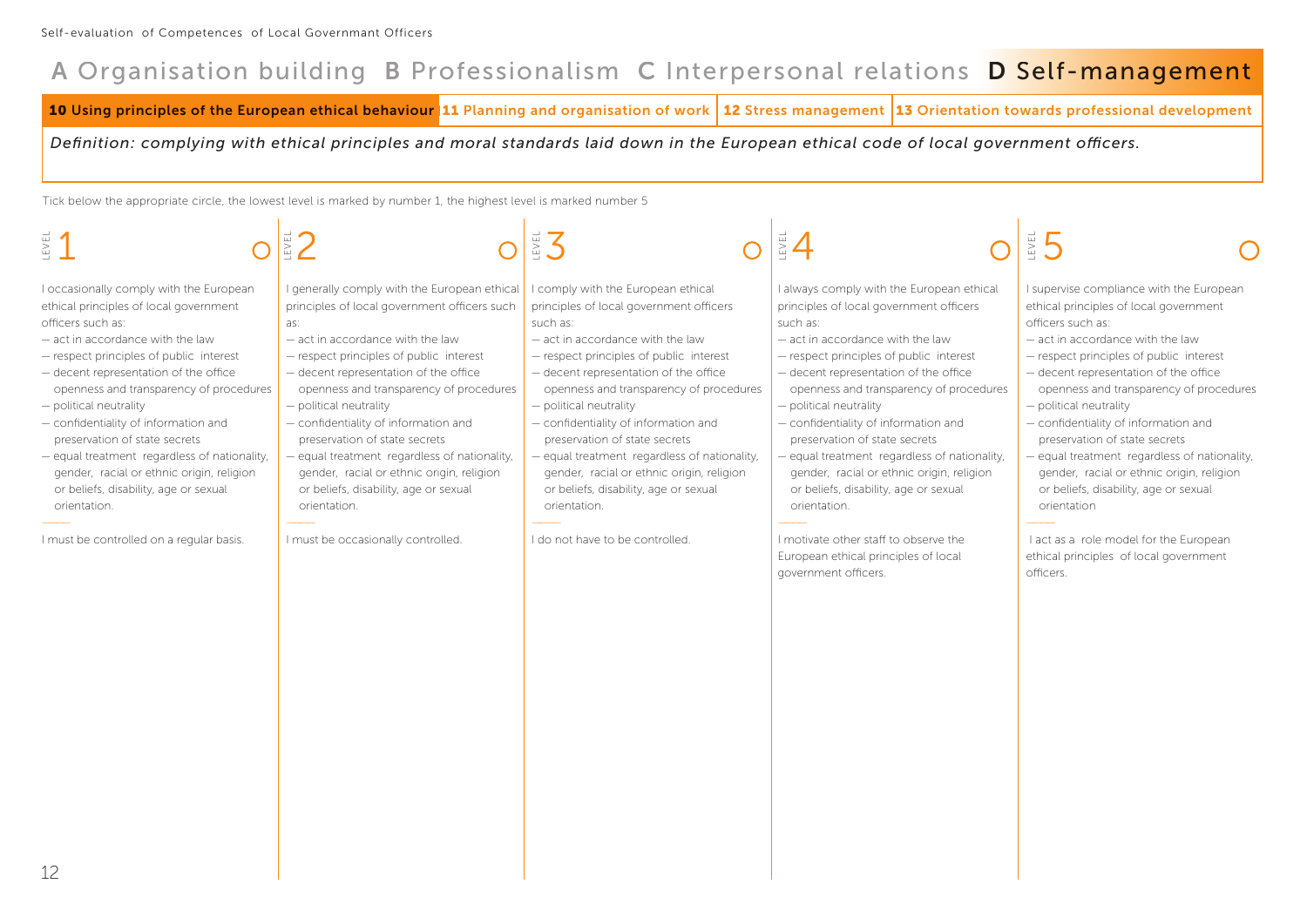**10 Using principles of the European ethical behaviour 11 Planning and organisation of work 12 Stress management 13 Orientation towards professional development** 

*Definition: ability to organise one's work, plan resources needed to perform tasks, set schedules and priorities and assess the effectiveness of completed tasks with a view to maximising effectiveness or meeting deadlines.*

| LEVEL                                                                                                                                                                                                                                                                                                                                                                                                                                                       |                                                                                                                                                                                                                                                                                                                                                                                                                                                                                                                                                                                                                                                                         | EVEL                                                                                                                                                                                                                                                                                                                                                                                                                                                                                                                                                                                                                                                                            | $\bar{\mathbb{E}}$ 4                                                                                                                                                                                                                                                                                                                                                                                | EVEL                                                                                                                                                                                                                                                                                                                                                                                                                                                                                                                                                                                                                                                    |
|-------------------------------------------------------------------------------------------------------------------------------------------------------------------------------------------------------------------------------------------------------------------------------------------------------------------------------------------------------------------------------------------------------------------------------------------------------------|-------------------------------------------------------------------------------------------------------------------------------------------------------------------------------------------------------------------------------------------------------------------------------------------------------------------------------------------------------------------------------------------------------------------------------------------------------------------------------------------------------------------------------------------------------------------------------------------------------------------------------------------------------------------------|---------------------------------------------------------------------------------------------------------------------------------------------------------------------------------------------------------------------------------------------------------------------------------------------------------------------------------------------------------------------------------------------------------------------------------------------------------------------------------------------------------------------------------------------------------------------------------------------------------------------------------------------------------------------------------|-----------------------------------------------------------------------------------------------------------------------------------------------------------------------------------------------------------------------------------------------------------------------------------------------------------------------------------------------------------------------------------------------------|---------------------------------------------------------------------------------------------------------------------------------------------------------------------------------------------------------------------------------------------------------------------------------------------------------------------------------------------------------------------------------------------------------------------------------------------------------------------------------------------------------------------------------------------------------------------------------------------------------------------------------------------------------|
| I don't care for the organisation of my<br>work.<br>I need to have the resources required to<br>perform a task planned by my supervisor.<br>I can't plan my work within the time given,<br>act chaotically and not systematically,<br>frequently perform several tasks simultane-<br>ously which negatively affects their quality,<br>frequently fail to meet deadlines.<br>I don't monitor and cannot evaluate the<br>results or effectiveness of my work. | I organise my work pursuant to the<br>instructions of the superior and under<br>his/her quidance.<br>I plan the resources required to perform<br>specific tasks with the assistance from my<br>supervisor or co-worker, also those related<br>to organising activities arising from the<br>responsibilities of the unit.<br>I try to assess the time and level of difficulty<br>of individual tasks, need assistance from my<br>superiors in setting the priorities and the<br>order of tasks to be performed, occasionally<br>fail to meet deadlines.<br>I can assess the effectiveness of performing<br>only simple tasks, with the assistance from<br>my supervisor. | I independently organise my work.<br>I independently plan the financial and<br>material resources needed to perform<br>relatively straightforward tasks, also those<br>related to organising activities arising from<br>the responsibilities of the unit.<br>I can assess the time and level of difficulty<br>of the tasks assigned, set priorities and plan<br>the order in which tasks will be dealt with in<br>order to effectively use my working time,<br>complete all tasks on time.<br>I assess the effectiveness of performing<br>tasks and keep the superiors informed about<br>the progress of work, with a view to the<br>proper organisation of the whole activity. | I properly organise my work.<br>I can divide a bigger task into stages,<br>properly organise my working time and<br>prioritize individual tasks according to their,<br>activities plan and try to fulfill such plans.<br>I am systematic.<br>I can set the goals for activities and monitor<br>the progress of their implementation, assess<br>their effectiveness and initiate remedial<br>action. | I plan and organise work within my unit.<br>I plan complex tasks and monitor their<br>implementation as well as the effectiveness<br>of using resources (financial and material).<br>I select the means for specific tasks, flexibly<br>use resources, can adapt to new conditions<br>and prepare adequate development plans,<br>taking into account the available financial and<br>material resources.<br>I assess the effectiveness of complex<br>activities and creatively use conclusions from<br>the assessment in order to improve the<br>organisation's performance. I assess the<br>effectiveness of using financial and material<br>resources. |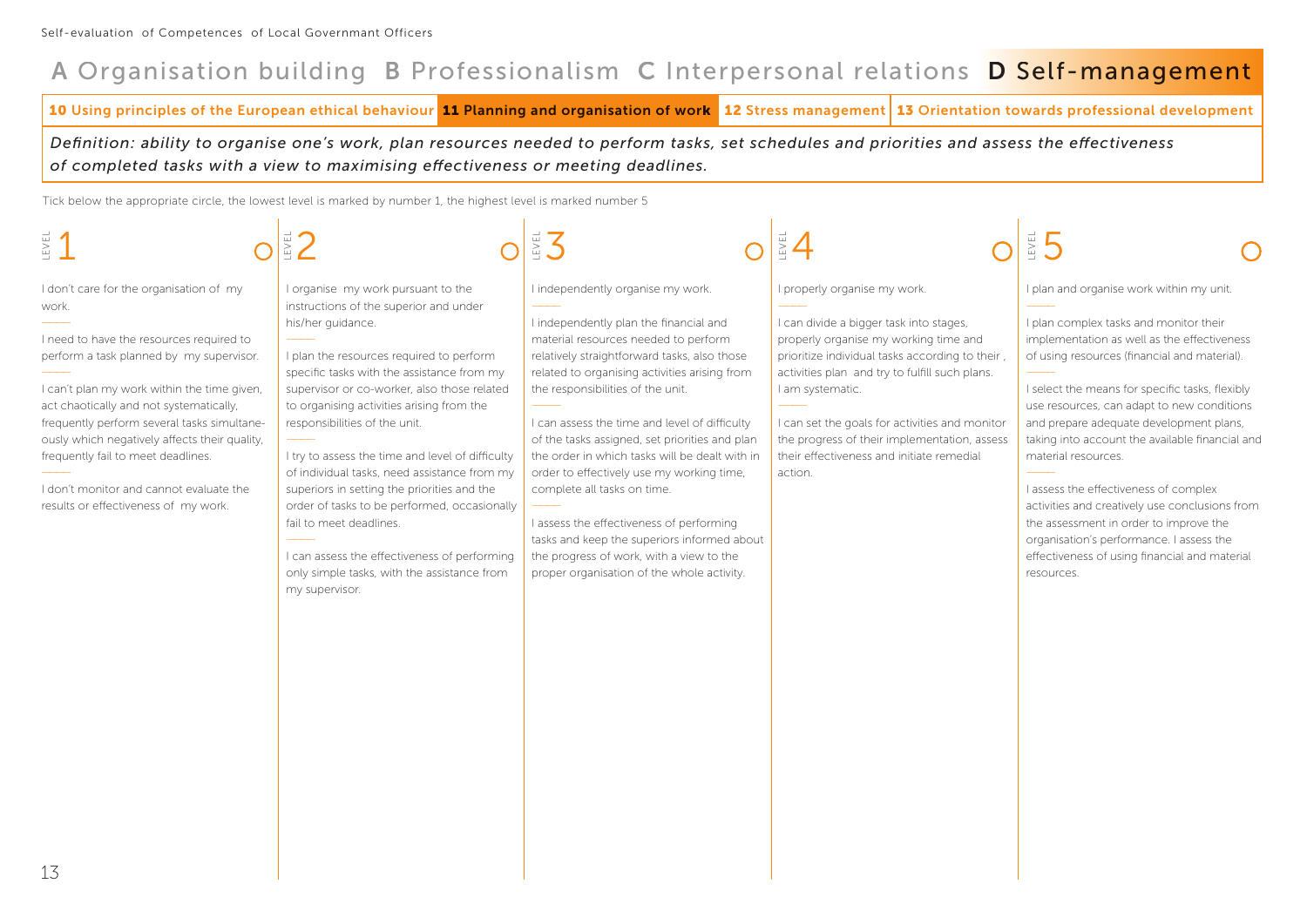**10 Using principles of the European ethical behaviour 11 Planning and organisation of work 12 Stress management 13 Orientation towards professional development** 

*Definition: ability to perform effectively despite external pressure and to remain composed in stressful situations.*

| LEVEL                                                                                                                                                                                                                                                              | EZ <sup>1</sup>                                                                                                                                                                                                                                                                                                              | EN 3                                                                                                                                                                                                                                                                                                                         | $\frac{1}{2}$ 4                                                                                                                                                                                                                                                                                                                                        | ES 5                                                                                                                                                                                                                                                                                                                                                                                                                                  |
|--------------------------------------------------------------------------------------------------------------------------------------------------------------------------------------------------------------------------------------------------------------------|------------------------------------------------------------------------------------------------------------------------------------------------------------------------------------------------------------------------------------------------------------------------------------------------------------------------------|------------------------------------------------------------------------------------------------------------------------------------------------------------------------------------------------------------------------------------------------------------------------------------------------------------------------------|--------------------------------------------------------------------------------------------------------------------------------------------------------------------------------------------------------------------------------------------------------------------------------------------------------------------------------------------------------|---------------------------------------------------------------------------------------------------------------------------------------------------------------------------------------------------------------------------------------------------------------------------------------------------------------------------------------------------------------------------------------------------------------------------------------|
| I have difficulties with expressing my<br>emotions.<br>I have difficulties with separating opinions<br>from facts.<br>I have difficulties with remaining objective<br>towards other people.<br>I have difficulties with performing tasks in<br>problem situations. | I express my emotions without caring for<br>the opinions of others.<br>I can discriminate opinions from facts, have<br>difficulties with argumentation at the level of<br>facts.<br>I can remain objective towards other people<br>without showing my emotions.<br>I can perform only simple tasks in problem<br>situations. | I try to express my emotions without hurting<br>others.<br>I can separate (but not always) opinions<br>from facts, and competently responds to<br>arguments.<br>I have problems with not succumbing to<br>pressure or influence in difficult situations.<br>I try to continue with performing tasks when<br>obstacles arise. | I can adequately identify my emotions and<br>emotions of others.<br>I can always separate opinions from facts,<br>behave in a composed way, without<br>showing emotional excitation.<br>I don't succumb to pressure or influence in<br>conflict situations.<br>I can stay focused on the topical aspects of<br>the task in hand in problem situations. | I see the emotions I can identify as sources<br>of information on needs and required<br>modifications.<br>I separate opinions from facts and know how<br>to argue using facts. I always show respect<br>for the opinions expressed by others.<br>I refer to laws and applicable standards in<br>conflict situations.<br>I accept emotions expressed by others and<br>focus on solving the problems in hand in<br>conflict situations. |
| 14                                                                                                                                                                                                                                                                 |                                                                                                                                                                                                                                                                                                                              |                                                                                                                                                                                                                                                                                                                              |                                                                                                                                                                                                                                                                                                                                                        |                                                                                                                                                                                                                                                                                                                                                                                                                                       |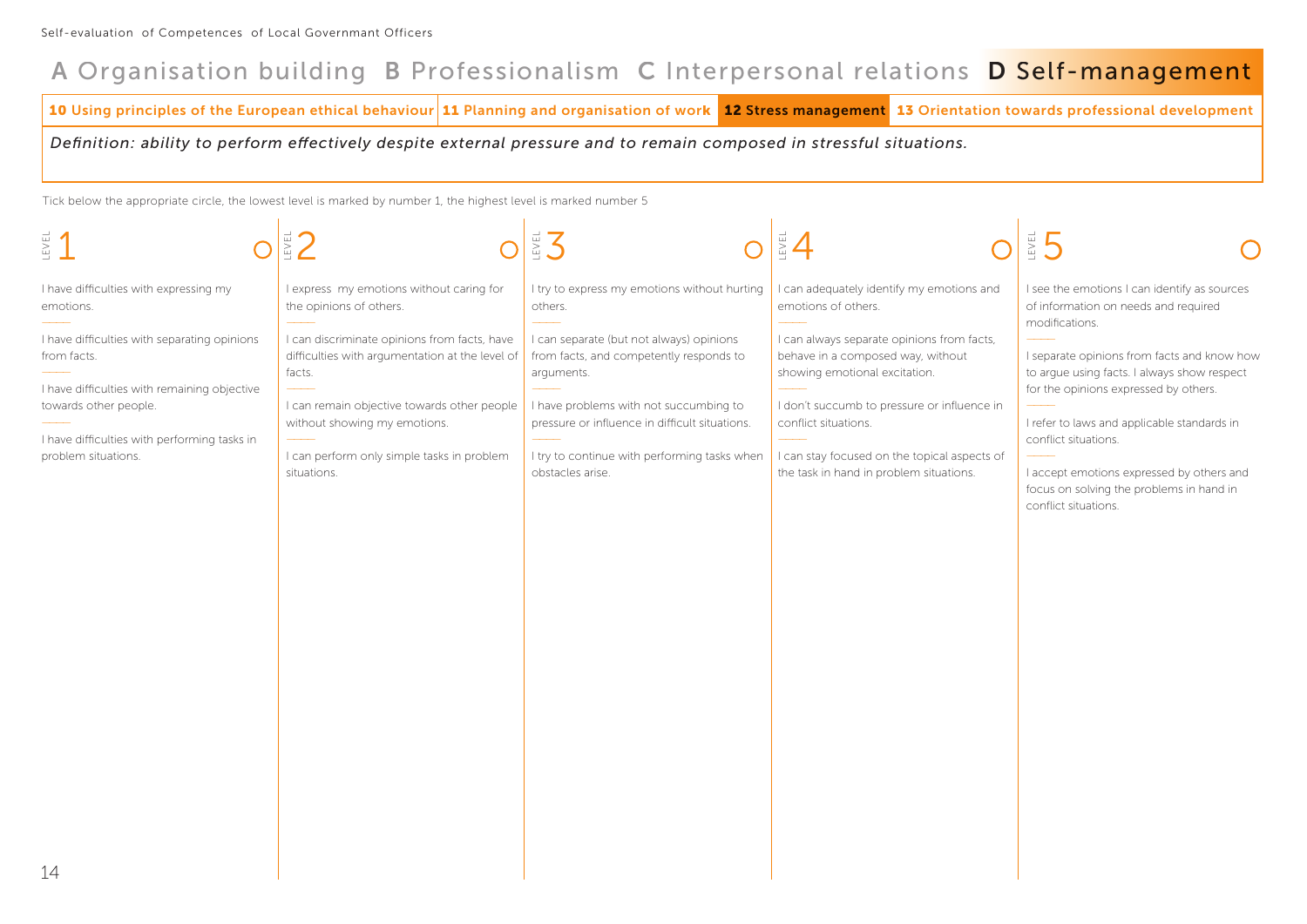**10 Using principles of the European ethical behaviour 11 Planning and organisation of work 12 Stress management 13 Orientation towards professional development** 

*Definition: expanding one's knowledge, ensuring knowledge management within the team, gaining new experience and motivating others to improve qualifications with a view to performing more effectively.*

| EVEI.                                                                                                                                                                                                                                                                                               |                                                                                                                                                                                                                                                                                                                                                                                  | EVEL                                                                                                                                                                                                                                                                                                                                                                                                                                                                 |                                                                                                                                                                                                                                                                                                                                                                                                                                                                                                         | EVEL                                                                                                                                                                                                                                                                                                                                                                                                                                                                                                                                                                                                                                                                                                                                                                                                                                                                                                                                                          |
|-----------------------------------------------------------------------------------------------------------------------------------------------------------------------------------------------------------------------------------------------------------------------------------------------------|----------------------------------------------------------------------------------------------------------------------------------------------------------------------------------------------------------------------------------------------------------------------------------------------------------------------------------------------------------------------------------|----------------------------------------------------------------------------------------------------------------------------------------------------------------------------------------------------------------------------------------------------------------------------------------------------------------------------------------------------------------------------------------------------------------------------------------------------------------------|---------------------------------------------------------------------------------------------------------------------------------------------------------------------------------------------------------------------------------------------------------------------------------------------------------------------------------------------------------------------------------------------------------------------------------------------------------------------------------------------------------|---------------------------------------------------------------------------------------------------------------------------------------------------------------------------------------------------------------------------------------------------------------------------------------------------------------------------------------------------------------------------------------------------------------------------------------------------------------------------------------------------------------------------------------------------------------------------------------------------------------------------------------------------------------------------------------------------------------------------------------------------------------------------------------------------------------------------------------------------------------------------------------------------------------------------------------------------------------|
| I can't identify my strengths and<br>weaknesses.                                                                                                                                                                                                                                                    | I have difficulties with identifying my<br>strengths and weaknesses.                                                                                                                                                                                                                                                                                                             | I can identify my strengths and weaknesses<br>and recognise my development needs.                                                                                                                                                                                                                                                                                                                                                                                    | I try to update my professional knowledge<br>on a daily basis.                                                                                                                                                                                                                                                                                                                                                                                                                                          | I develop and implement professional staff<br>development strategies.                                                                                                                                                                                                                                                                                                                                                                                                                                                                                                                                                                                                                                                                                                                                                                                                                                                                                         |
| I don't see the need to update my<br>knowledge on a regular basis.<br>I don't attach importance to having<br>up-to-date knowledge relating to my<br>professional tasks.<br>I don't learn from the experiences of<br>others.<br>I don't continuously follow the defined<br>targets and achieve them. | I don't demonstrate any need to improve<br>my knowledge.<br>I have difficulties with updating professional<br>knowledge needed to properly perform<br>professional tasks.<br>I have difficulties in learning from the<br>experiences of other people. I don't offer<br>substantive support to other staff.<br>I have difficulties in continuously follow the<br>defined targets. | I irregularly update my professional<br>knowledge, usually on the occasion of<br>organised training programmes.<br>I care for updating professional knowledge<br>and skills. I also update my knowledge of<br>regulations when it is necessary for<br>performing daily professional tasks.<br>I learn from the experiences of other<br>people. I offer substantive support to other<br>staff whenever possible.<br>I can continuously follow the defined<br>targets. | I care for updating professional knowledge<br>related to the performance of professional<br>tasks. I also try to update my knowledge of<br>regulations which are needed for performing<br>daily professional tasks.<br>I know how to learn from the experiences<br>of others and offer substantive support to<br>other staff. I help create possibilities for<br>professional development & lifelong<br>learning.<br>I know how to continuously follow the<br>defined targets and help others to do so. | I update proactively my professional<br>knowledge and develop the necessary skills,<br>serving as a model for my staff.<br>I update professional knowledge needed for<br>the performance of professional tasks. I know<br>current regulations related to professional<br>tasks.<br>I know how to learn from the experiences of<br>others. I share my knowledge and profes-<br>sional experience with a view to performing<br>tasks effectively. I encourage others and<br>creates possibilities for professional<br>development & lifelong learning based on<br>the recognised development needs.<br>I ensure implementation and control of<br>knowledge within the team and its transfer<br>from one team member to another.<br>I assure every team member access to the<br>information they need.<br>I act as a role model for others in acting<br>following defined targets.<br>I give credit to the team as a whole when<br>they reached defined targets. |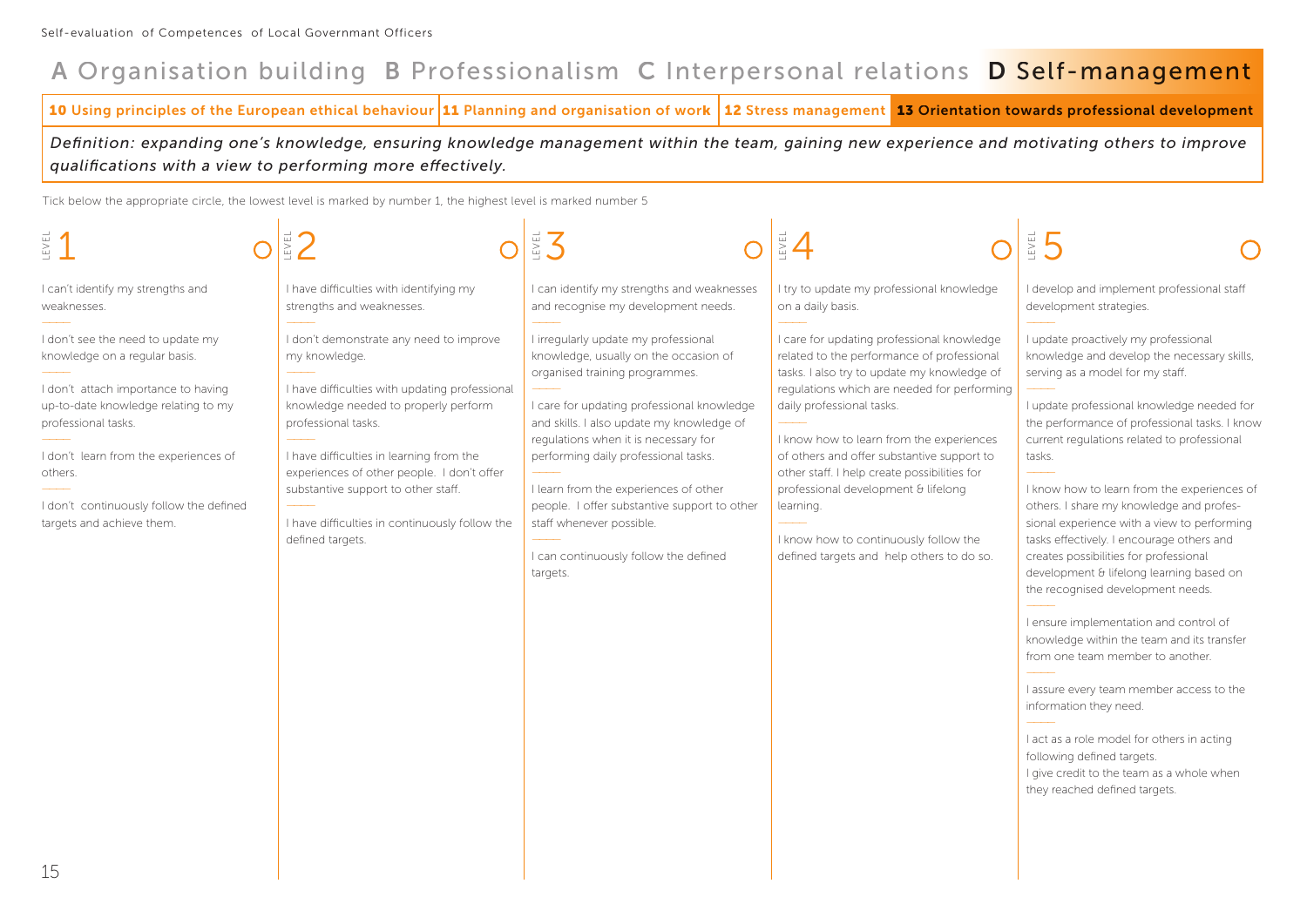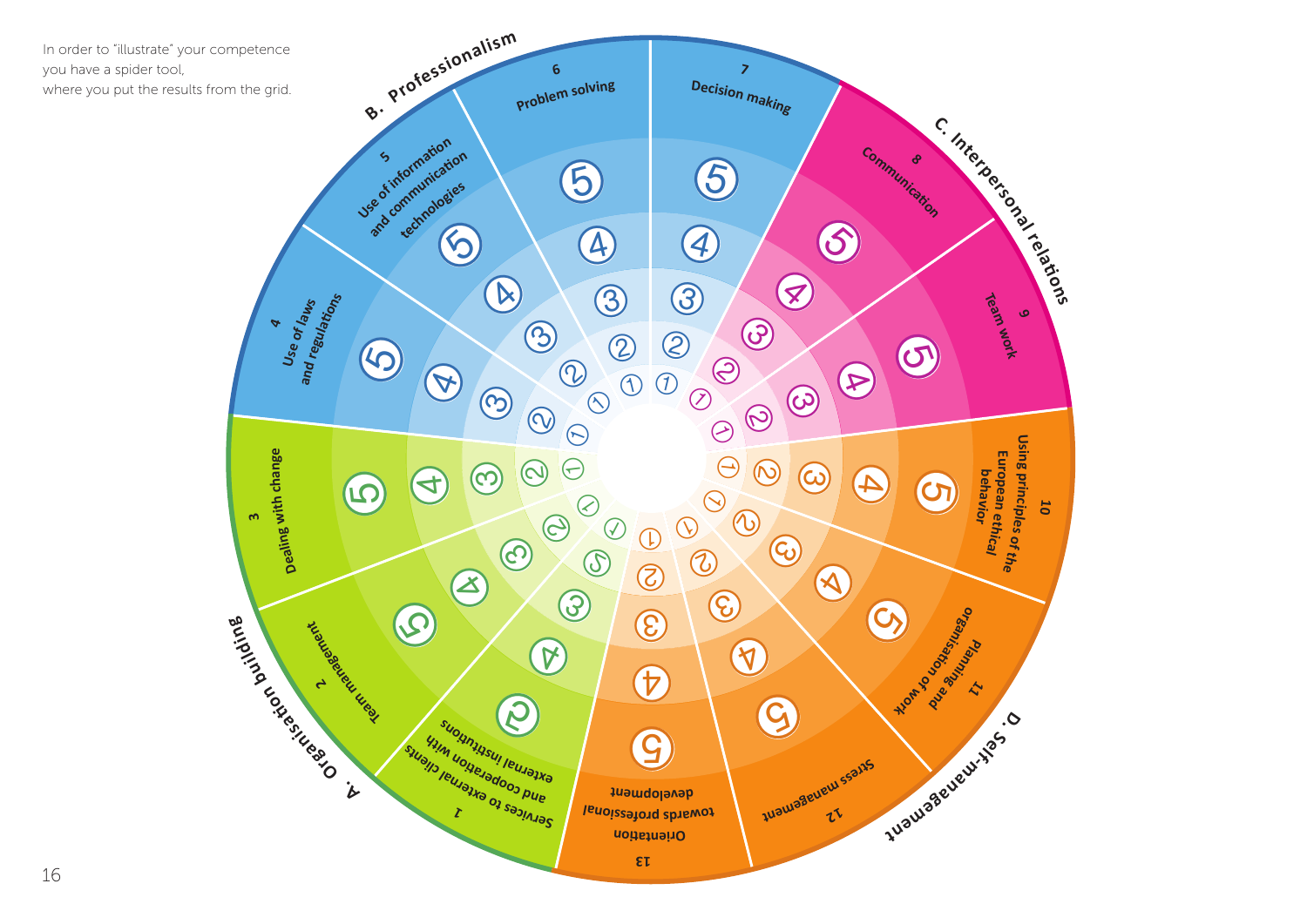### ABOUT

The Transcompetences project, is a Leonardo da Vinci Project, funded by the European Union under *Life Long Learning Programme*.

Aim of the project is to propose a solution which, when applied in the Europass Portfolio, will contribute the improvement of transparency and comparability of competences achieved by EU citizens, especially those working in or seeking a job in public administration.

The Partnership developed a unified method (in the form of a grid) for describing acquired competences and their level, including social and organisational ones.

Under the project Partners prepared also common descriptions of competences and skills to be acquired by participants during training courses offered by institutions. The descriptions include information on the level of comptences which may be achieved by the end of training course.

More information about the project and its results you can find on the website:

www. stowarzyszenie-transfer.pl

### PARTNERSHIP

#### POLAND

Stowarzyszenie Rozwoju Edukacji Ustawicznej "Transfer" (Association for the development of continuing education) – project coordinator Transfer is a non-profit organisation established in 1997 by a group of VET and CVET experts with the aim to contribute to the development of knowledge society by promoting lifelong learning, in particular through activities improving the quality and attractiveness of VET. To get in touch with Transfer you can write to Małgorzata Rejnik:

*s.transfer@stowarzyszenie-transfer.pl*

#### Stowarzyszenie ds. Badania Pracy i Organizacji Przedsiębiorstw REFA (The REFA Wielkopolska Association)

The REFA is a partner to REFA Bundesvrrband e.V – the biggest in Europe, globally acting German non-profit organisation, dealing with production management processes. REFA Wielkopolska is a leader on the Polish market in the sector of adults education in organisation of work.

To get in touch with REFA you can write to Beata Nowaczyk: *beata.nowaczyk@refa.poznan.pl*

#### THE NETHERLANDS Business Development Friesland

Business Development Friesland (BDF) is a non profit foundation acting in many national and EU projects closely cooperating with Friesland Province and City of Leeuwarden In collaboration between Leeuwarden Development (OBL) and the Municipality of Leeuwarden Business Development Friesland (BDF) was set up an incubator for helping set up new companies. The idea behind the incubator is to support the start-up initiatives of young people. To get in touch with BDF you can write to Frank Hiddink: *info@bdfriesland.nl*

#### GERMANY

#### August Horch Academie GmbH

August Horch Academie GmbH is an independent training consultancy which delivers management training to industry as well as to training organisations and public authorities. Besides the training unit the company works as project developer, coordinator and evaluator within a large number of EU and national programmes. To get in touch with AHA you can write to Carsten Krauss: *krauss@august-horch-akademie.de*

#### ITALY

#### Inforcoop – Instituto Nazionale di Formazione della Lega delle Cooperative a Mutue

Inforcoop is the national intitute of the National Cooperative League (Legacoop). It's active since 1982 and is a second level non profit co-operative whose members are regional training agencies. Legacoop associates about 20 regional training agencies, social co-operatives, a number of research and consultancy companies specially focused on Social Economy, as well as co-operatives and other enterprises, all of which adhere to the Legacoop system. Legacoop asssociated more than 2 500 cooperatives that offer a very wide range of services and benefits. To get in touch with Inforcoop you can write to Francesco de Rosa: *f.derosa@inforcoop.it*

#### PORTUGAL

Associação Nacional para Acção Familiar (ANJAF) ANJAF is a non-profit association with aim to carry out activities contributing to socio-professional integration and socio-cultural development namly for exlusion groups such as unemployed, young people looking for jobs, the ethnic and cultural minorities, powerty groups and families with social problems.

To get in touch with ANJAF you can write to Sofia Silva: *s.silva@anjaf.pt*